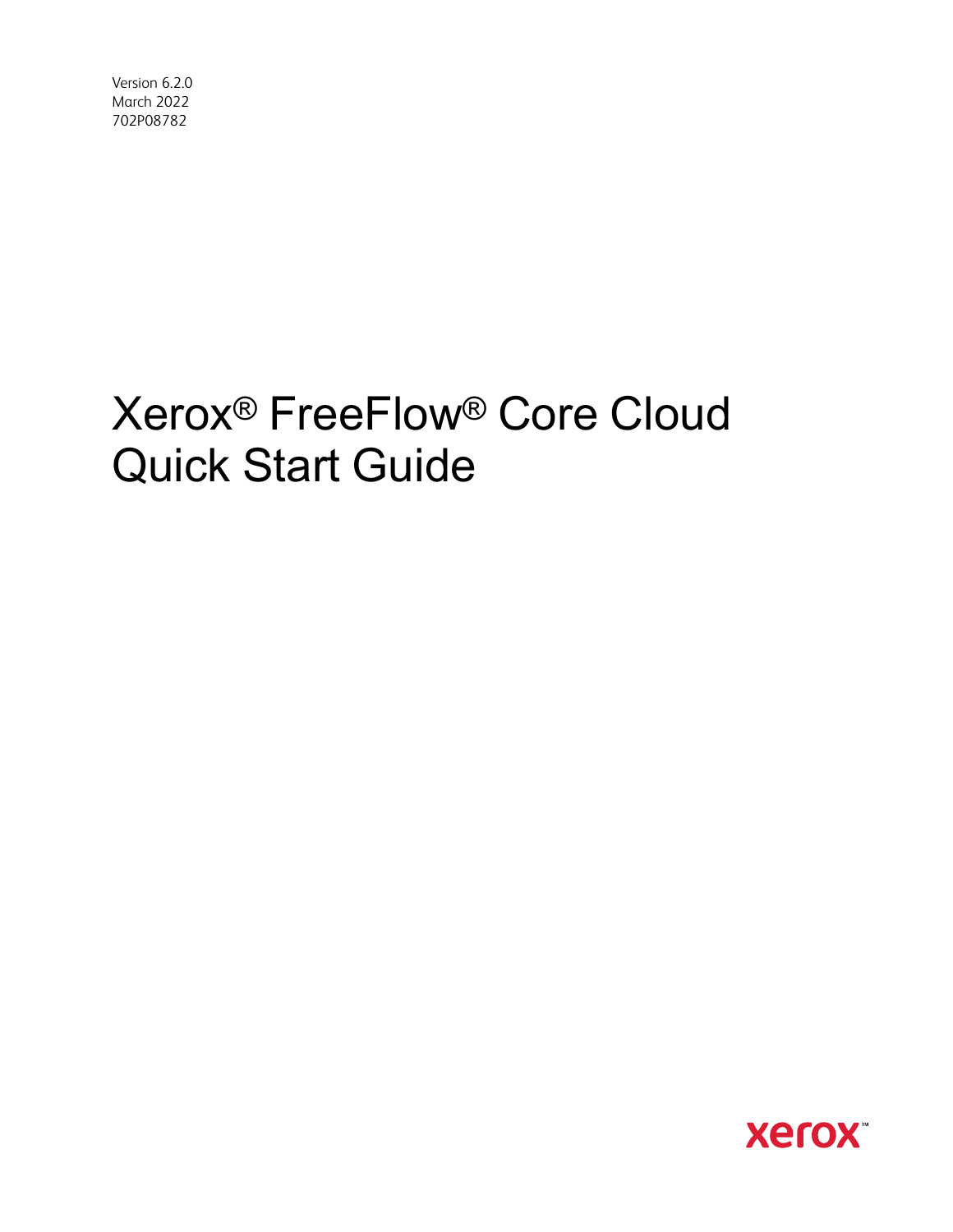© 2022 Xerox Corporation. All rights reserved. Xerox®, Xerox and Design®, and FreeFlow® are trademarks of Xerox Corporation in the United States and/or other countries.

This software includes software developed by Adobe Systems Incorporated.

Adobe, the Adobe logo, the Adobe PDF logo, PDF Converter SDK, Adobe Acrobat Pro DC, Adobe Reader DC, and PDF Library are either registered trademarks or trademarks of Adobe Systems Incorporated in the United States and/or other countries.

Google Chrome™ browser is a trademark of Google LLC.

Microsoft®, Windows®, Edge®, Microsoft Language Pack, Microsoft Office 2016, Microsoft Office 2019, Microsoft Office 365, Microsoft SQL Server, and Internet Explorer® are registered trademarks of Microsoft Corporation in the United States and/or other countries.

Apple®, Macintosh®, Mac®, Mac OS®, and Safari® are trademarks or registered trademarks of Apple, Inc., registered in the U. S. and other countries.

Mozilla Firefox is a trademark of Mozilla Foundation in the U. S. and other countries.

Amazon Web Services and the "Powered by AWS" logo are trademarks of Amazon.com, Inc. or its affiliates in the United States and/or other countries.

OpenVPN® is a registered trademark of OpenVPN Inc.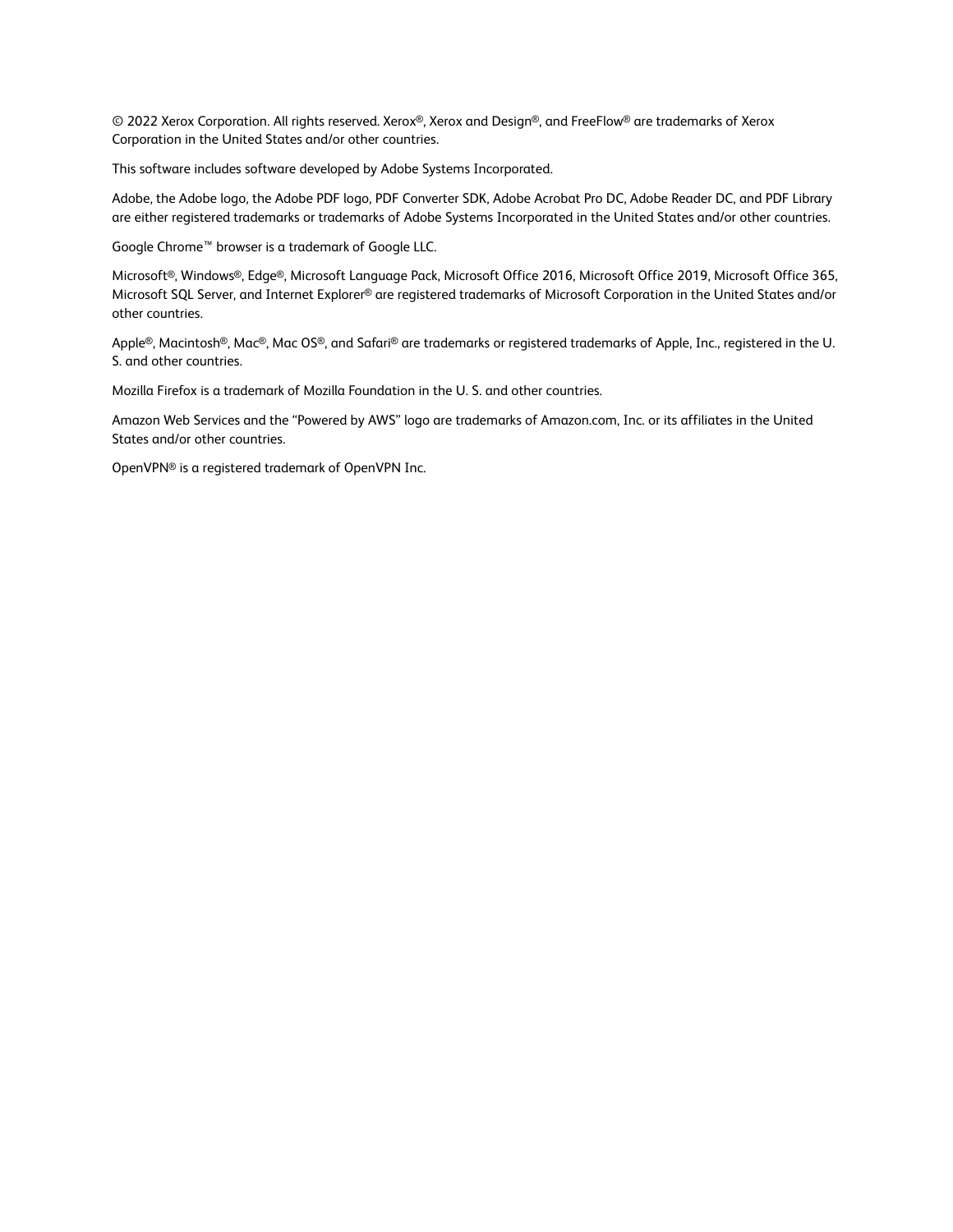## Table of Contents

| Installing the Xerox® FreeFlow® Core Easy Start Workflow Sample Files 34 |  |
|--------------------------------------------------------------------------|--|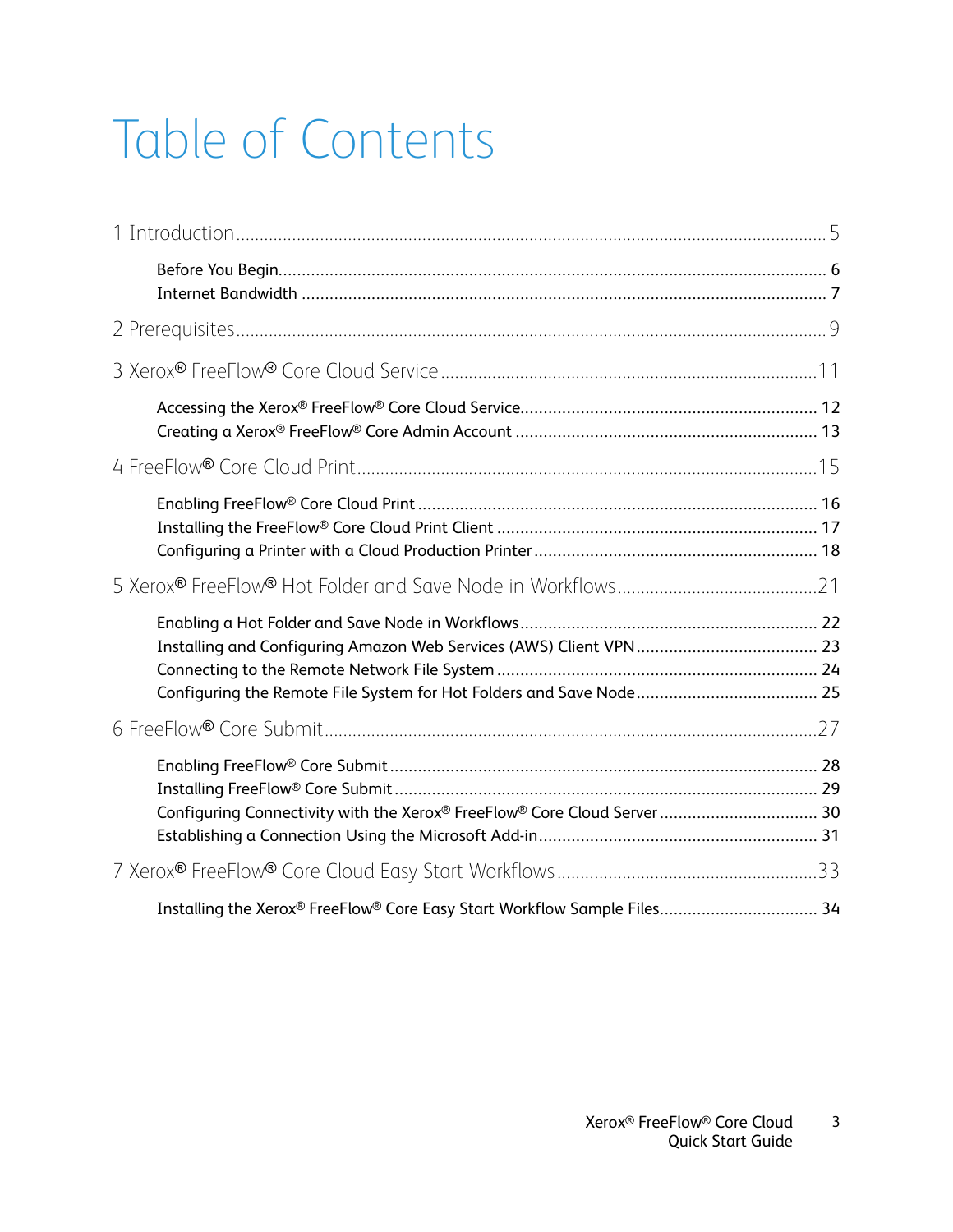Table of Contents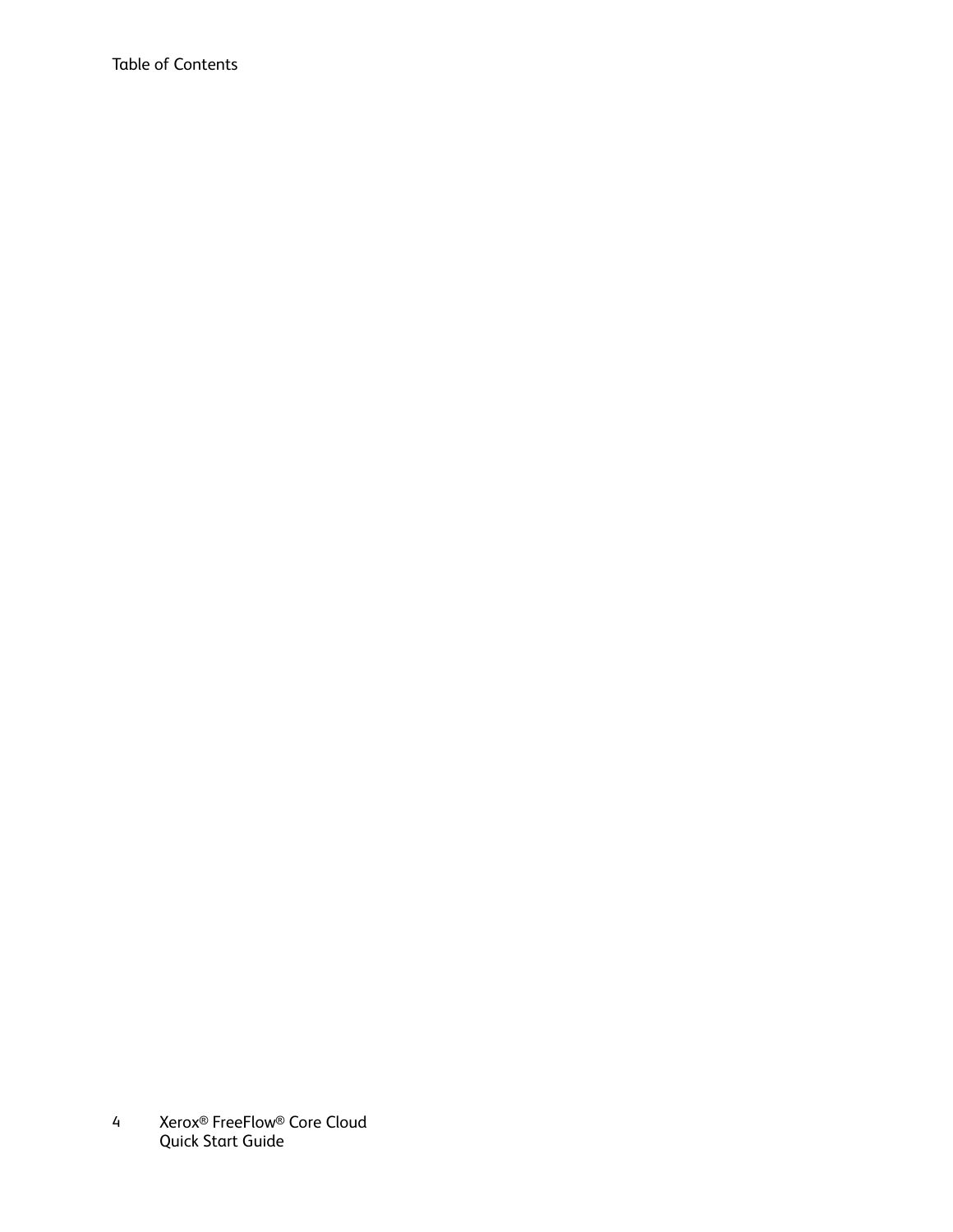### <span id="page-4-0"></span>Introduction

This chapter contains:

- [Befor](#page-5-0)e You [Begin..........................................................................................................................](#page-5-0) 6
- [Inter](#page-6-0)net [Bandwidth......................................................................................................................](#page-6-0) 7

This Xerox® FreeFlow® Core Cloud document provides important instructions on how to set up and use the Xerox® FreeFlow® Core Cloud service.

Xerox® FreeFlow® Core Cloud is a complete software solution, with configuration and basic training included as part of the initial setup service. A Xerox representative contacts you, provides access to the cloud service, and schedules training. Depending on your location, the cloud service is performed, through a remote login or on site, as part of the user onboarding process.

1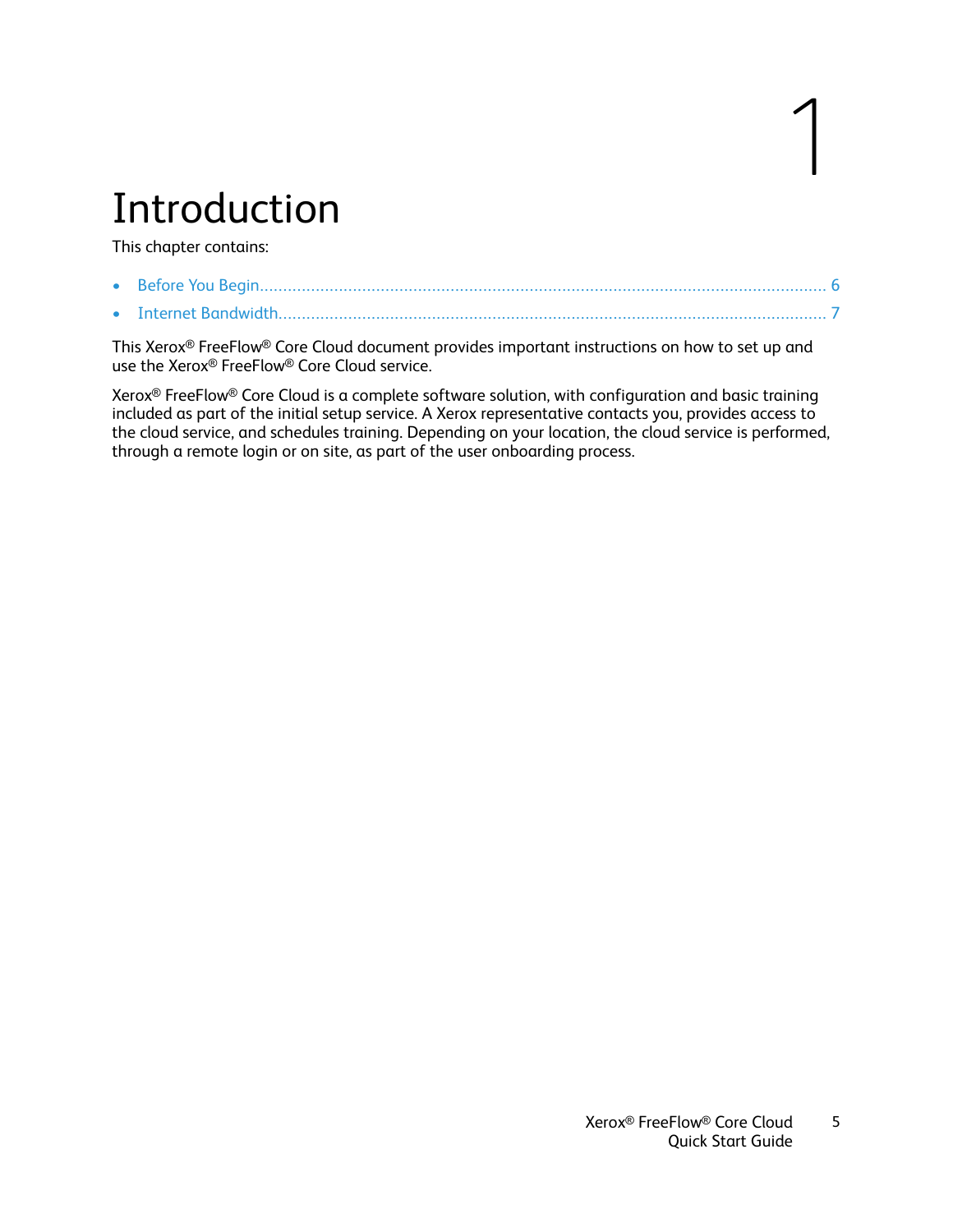#### <span id="page-5-0"></span>Before You Begin

The following resources are required to complete the setup process. You can download the resources from the Support & Drivers section on Xerox.com:

- The FreeFlow® Core Cloud Print Client software.
- The FreeFlow® Core Submit software is optional, but is required for submission of Microsoft Office® documents, such as Word, PowerPoint®, and Excel®, to the cloud service.
- The Xerox<sup>®</sup> FreeFlow<sup>®</sup> Core Cloud Easy Start sample files.

To enable access to the Xerox® FreeFlow® Cloud service from your location, follow the instructions in the *Xerox*® *FreeFlow*® *Core Security Guide*. You can download this document from the Xerox Security website at <https://www.xerox.com/security>.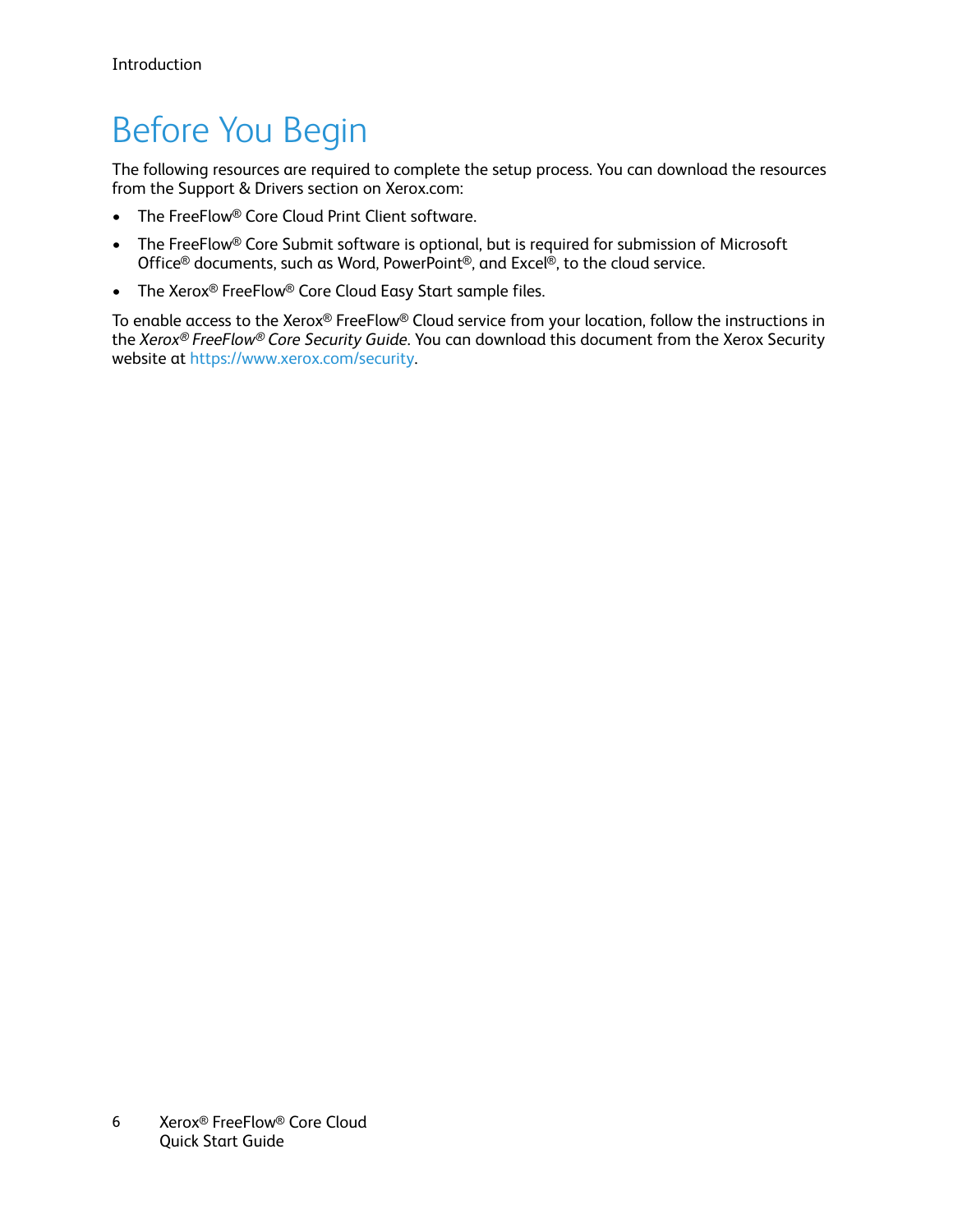#### <span id="page-6-0"></span>Internet Bandwidth

Your Internet bandwidth determines how much data can pass through your network at a time, and affects how long it takes to upload or download information from the cloud. To know the bandwidth needed, measure the bandwidth. Usage patterns from user to user and company to company vary. There are a variety of resources available on the Internet designed to help businesses estimate bandwidth requirements, including the bandwidth calculator, available at [Speedtest.net](https://www.speedtest.net/).

**Note:** The Xerox<sup>®</sup> FreeFlow<sup>®</sup> Core Cloud service does not impose any limitations on file size.

If any of the following issues occur, a Timeout expired message can appear:

- A network problem occurs.
- There is an improperly configured firewall.
- The timeout period elapses before an operation completes.
- There is insufficient network bandwidth.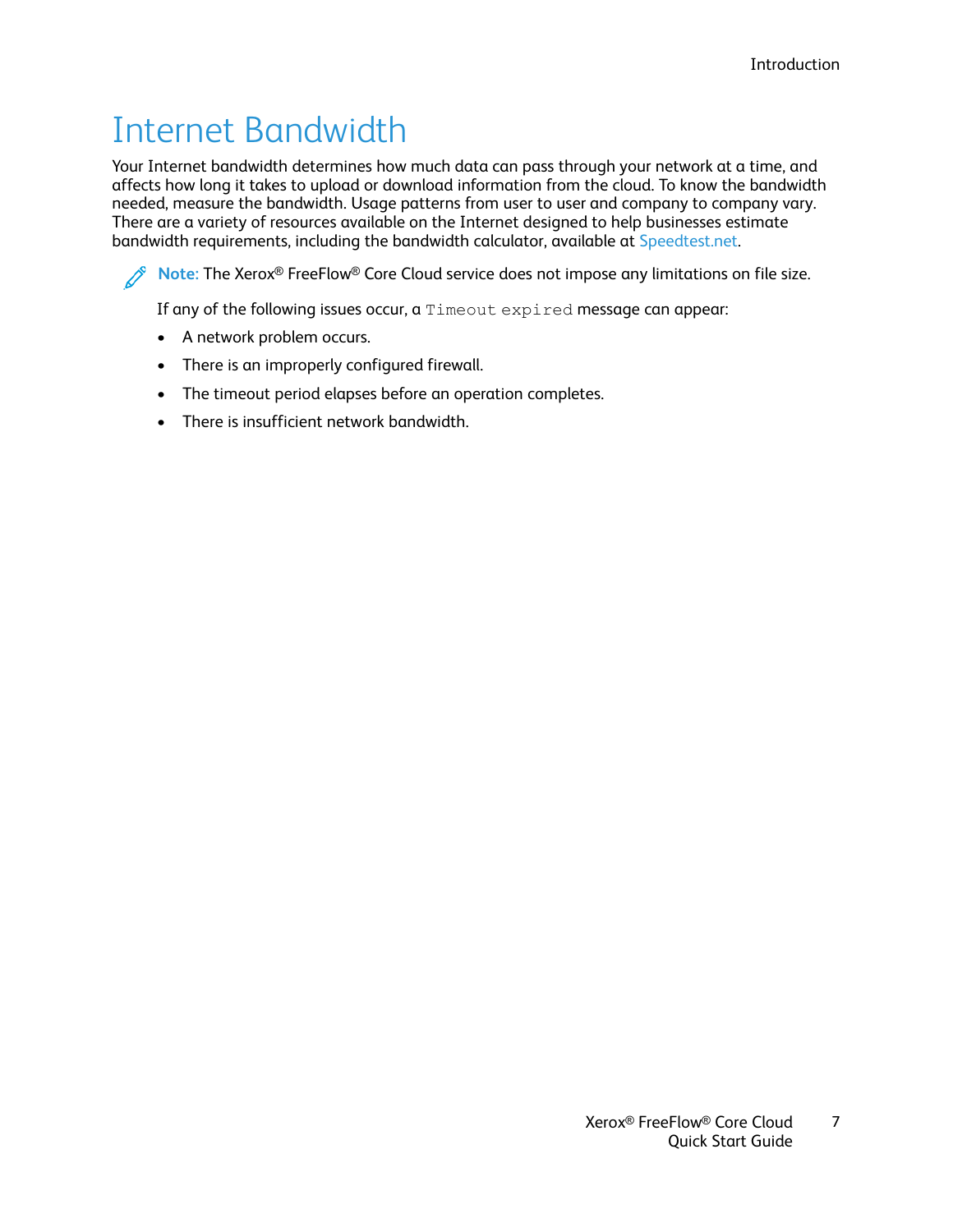[Introduction](#page-4-0)

8 Xerox<sup>®</sup> FreeFlow<sup>®</sup> Core Cloud Quick Start Guide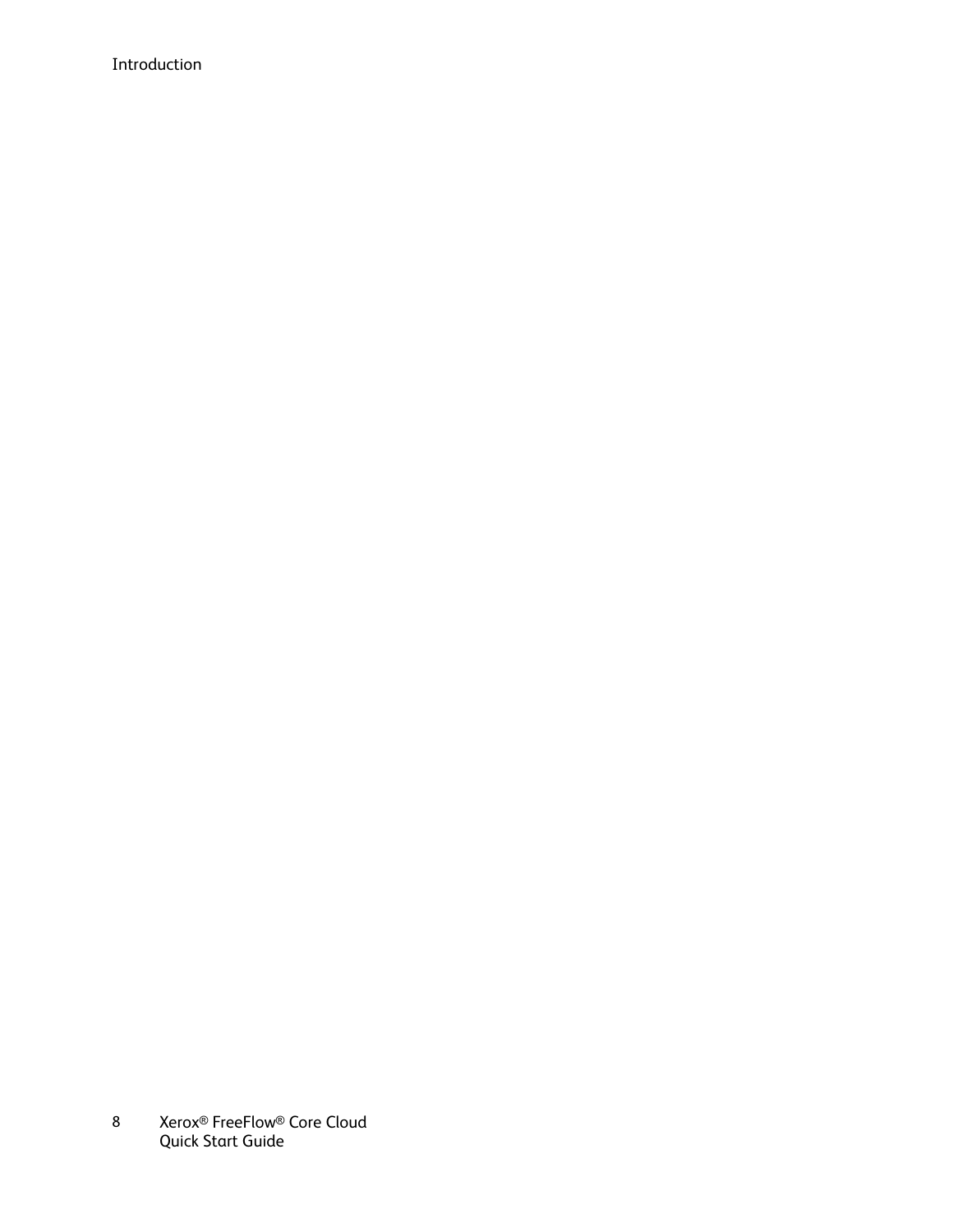#### <span id="page-8-0"></span>**Prerequisites**

Ensure that the following prerequisites are met for the client system:

- **Note:** For the minimum system requirements for the client PC, refer to the *Xerox*® *FreeFlow*® *Core Release Notes*. To obtain the document, access the FreeFlow® Core webpage at [https://](https://xerox.com/automate) [xerox.com/automate.](https://xerox.com/automate) In the Resources section, click **System Requirements**, then click the link to the release notes.
- Microsoft .NET Framework 4.8
- To enable access to the Xerox® FreeFlow® Cloud service, access to the Internet, including a required firewall, host, and port settings are required. If a proxy is required, ensure that the proxy is configured using a Web browser.

For more information, refer to the *Xerox*® *FreeFlow*® *Core Security Guide*.

- Prerequisites for the Xerox® FreeFlow® Cloud server are as follows:
	- Fully qualified, customer-specific domain name of the Xerox® FreeFlow® Core Cloud server.
	- The administrator user name and password.
	- The Xerox® FreeFlow® Core Cloud Serial Number.

**Note:** When you contact Xerox for support, have your product Serial Number available. To locate the product Serial Number, in the FreeFlow® Core application, select the Licensing link.

- Prerequisites for Optional Software are as follows:
	- Microsoft Office® 2016 (64-bit), Office 2019 (64-bit), or Microsoft Office 365 (64-bit): Required for conversion of Microsoft Office® documents, such as Word, PowerPoint®, and Excel® to PDF, using FreeFlow® Core Submit.

**Note:** Ensure that Microsoft Office® is installed on the local system. Cloud versions are not supported.

- Adobe Acrobat Reader: Required to open and view PDF files within the browser window.
- Amazon Client VPN: Required to connect to Amazon FSx (File Share) for Hot Folder and Save node usage in workflows.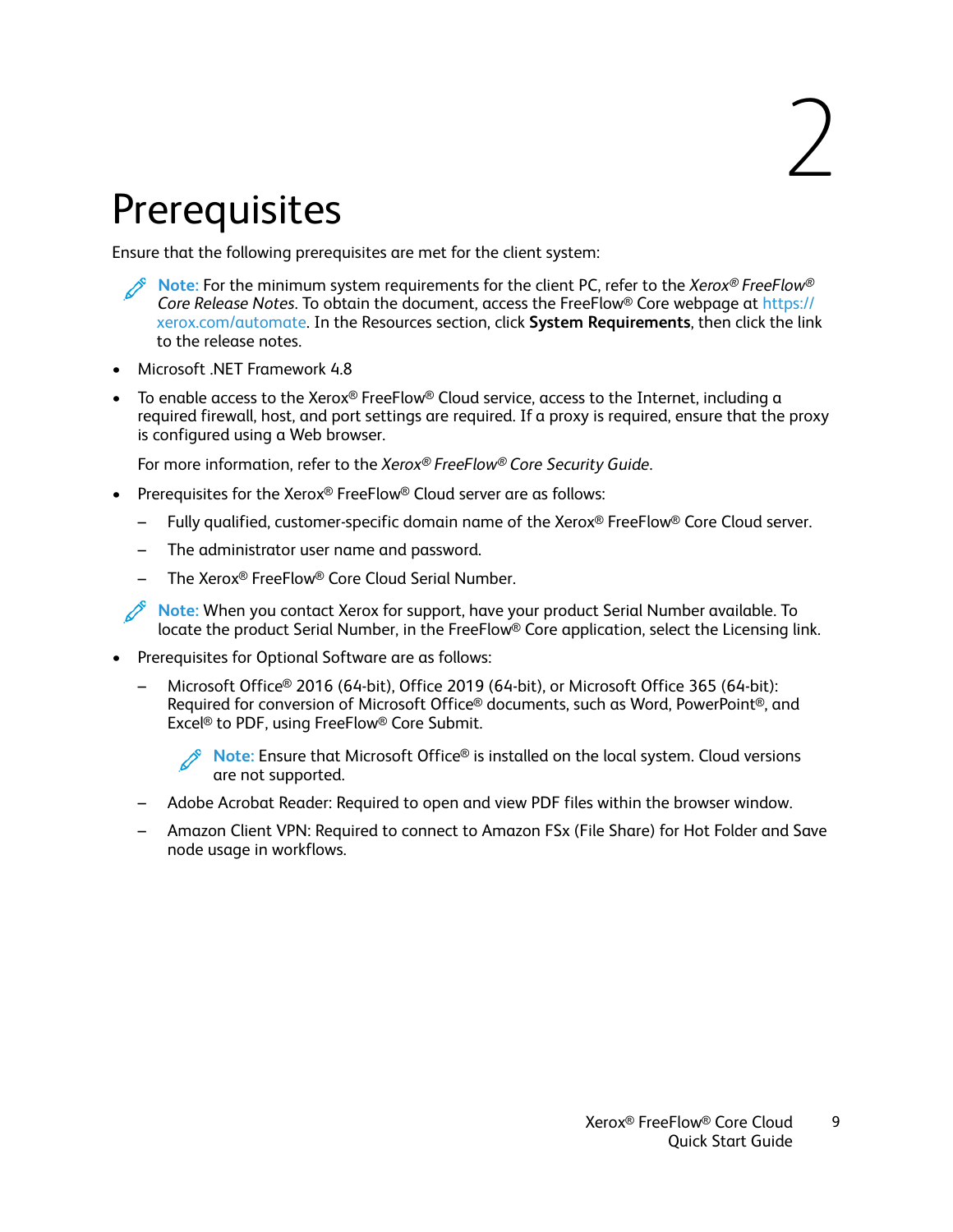[Prerequisites](#page-8-0)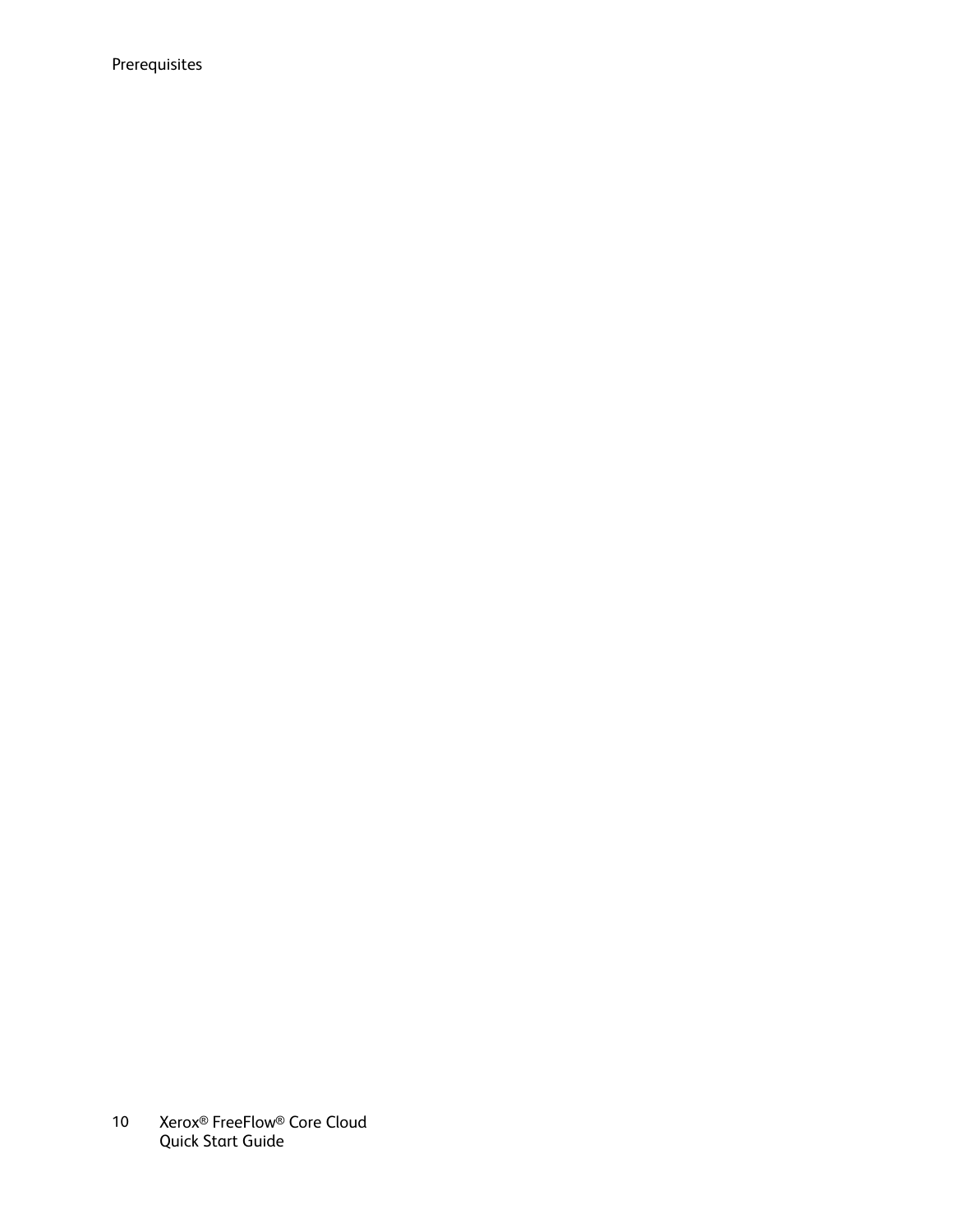3

#### <span id="page-10-0"></span>Xerox® FreeFlow® Core Cloud Service

This chapter contains: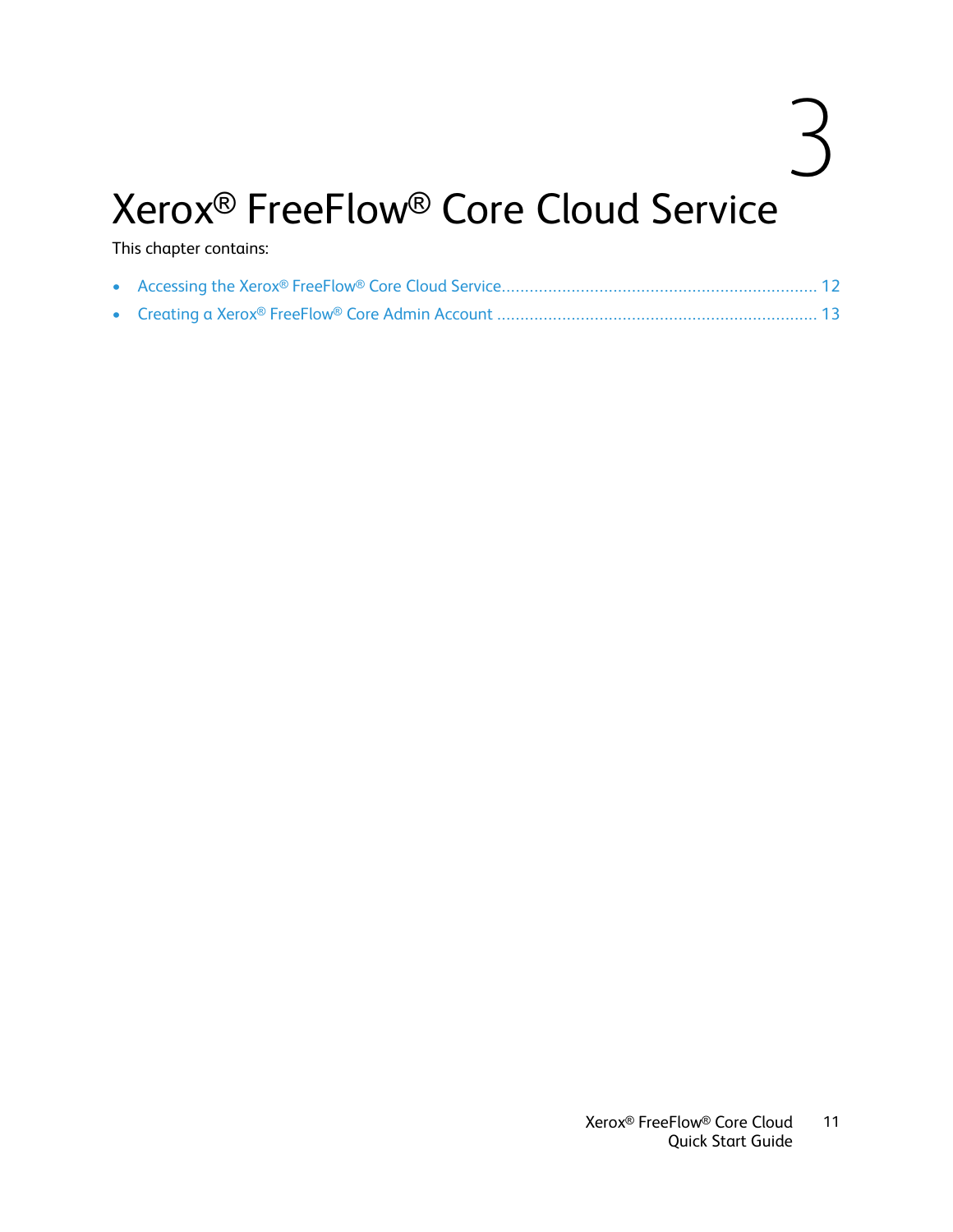#### <span id="page-11-0"></span>Accessing the Xerox® FreeFlow® Core Cloud Service

To access the Xerox® FreeFlow® Core Cloud Service, perform the following steps:

- 1. Using the customer-specific domain name, log in to the Xerox® FreeFlow® Core Cloud Service.
- 2. Using the administrator account username and password, log in to the Xerox® FreeFlow® Core Cloud.



- 3. When prompted, accept the End User License Agreement (EULA). If you do not want the End User License Agreement presented each time you log in to the system, select the check box for **Do not show me this message again**.
- 4. When prompted, accept the Cloud Hosted Services Agreement. If you do not want the Cloud Hosted Services Agreement presented each time you log in to the system, select the check box for **Do not show me this message again**.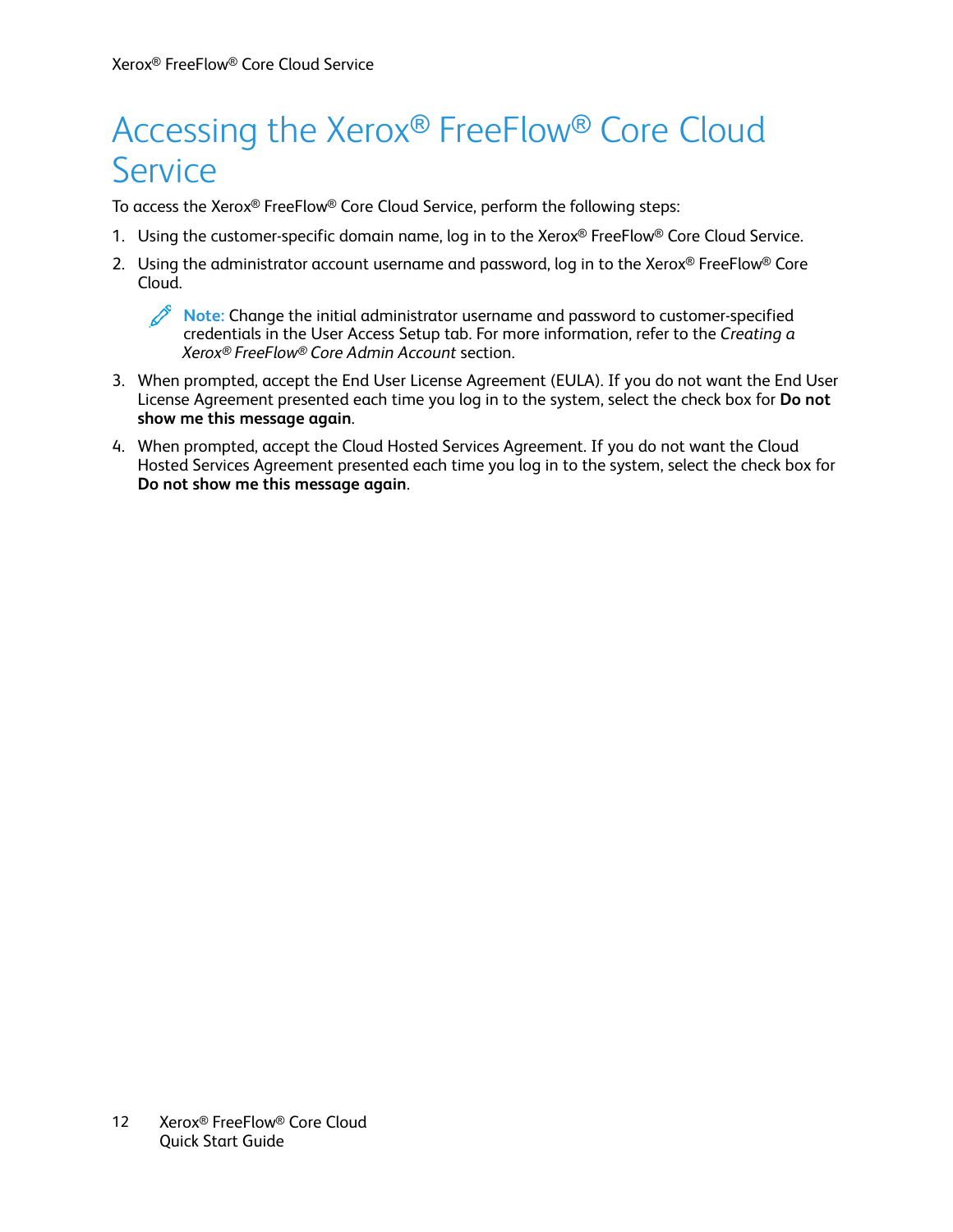#### <span id="page-12-0"></span>Creating a Xerox® FreeFlow® Core Admin Account

To create a Xerox® FreeFlow® Core Admin account, perform the following steps:

- 1. From the Administration tab, select **User Access Setup**. The User Access Setup screen appears.
- 2. Select **Add**.
- 3. In the User Name field, enter the name of the admin user.
- 4. In the Password field, enter the password for the user.
- 5. In the Re-enter Password field, reenter the password for the user.
- 6. For the Access field, select **Administrator**.
- 7. Select **Save**.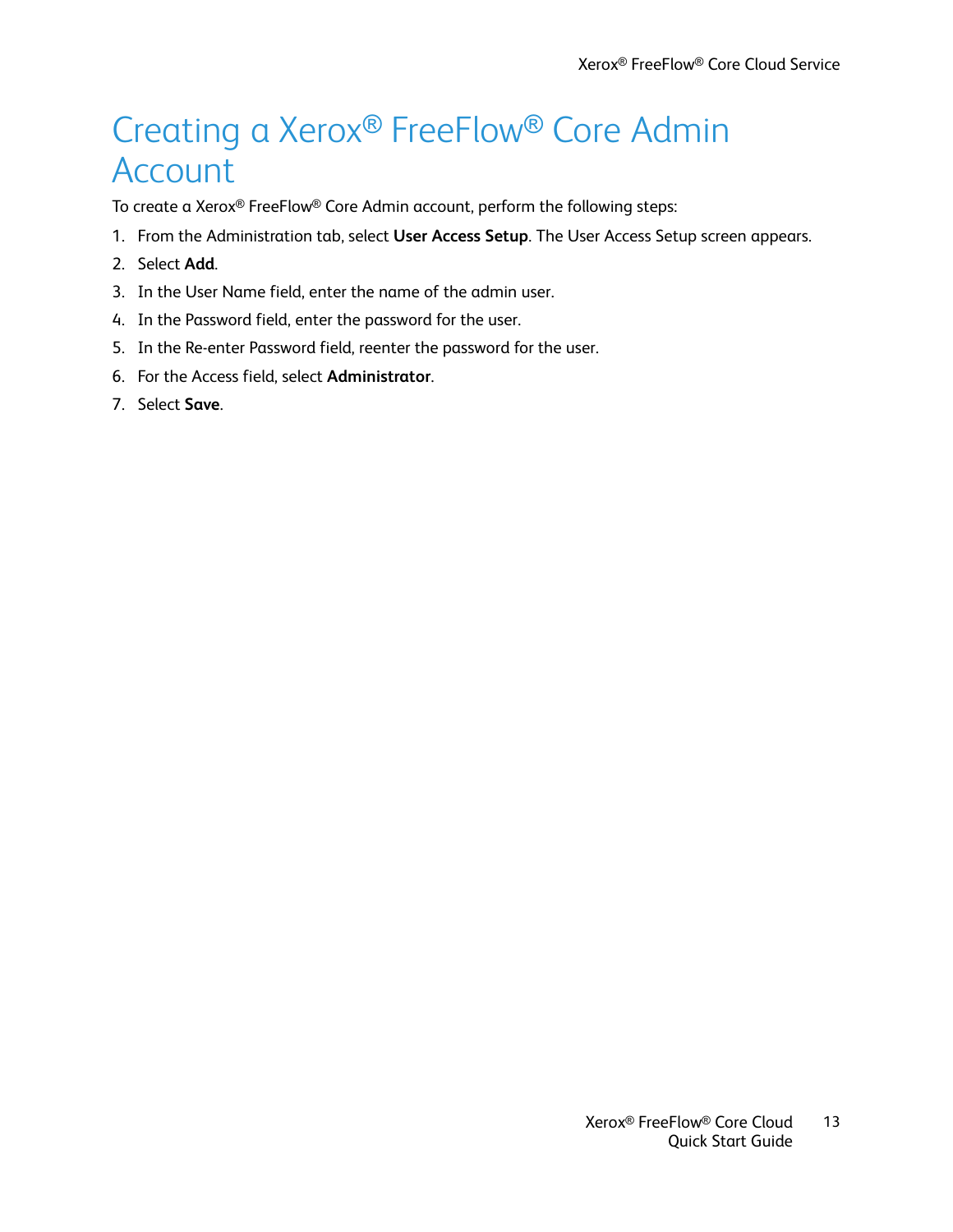Xerox® [FreeFlow](#page-10-0)® Core Cloud Service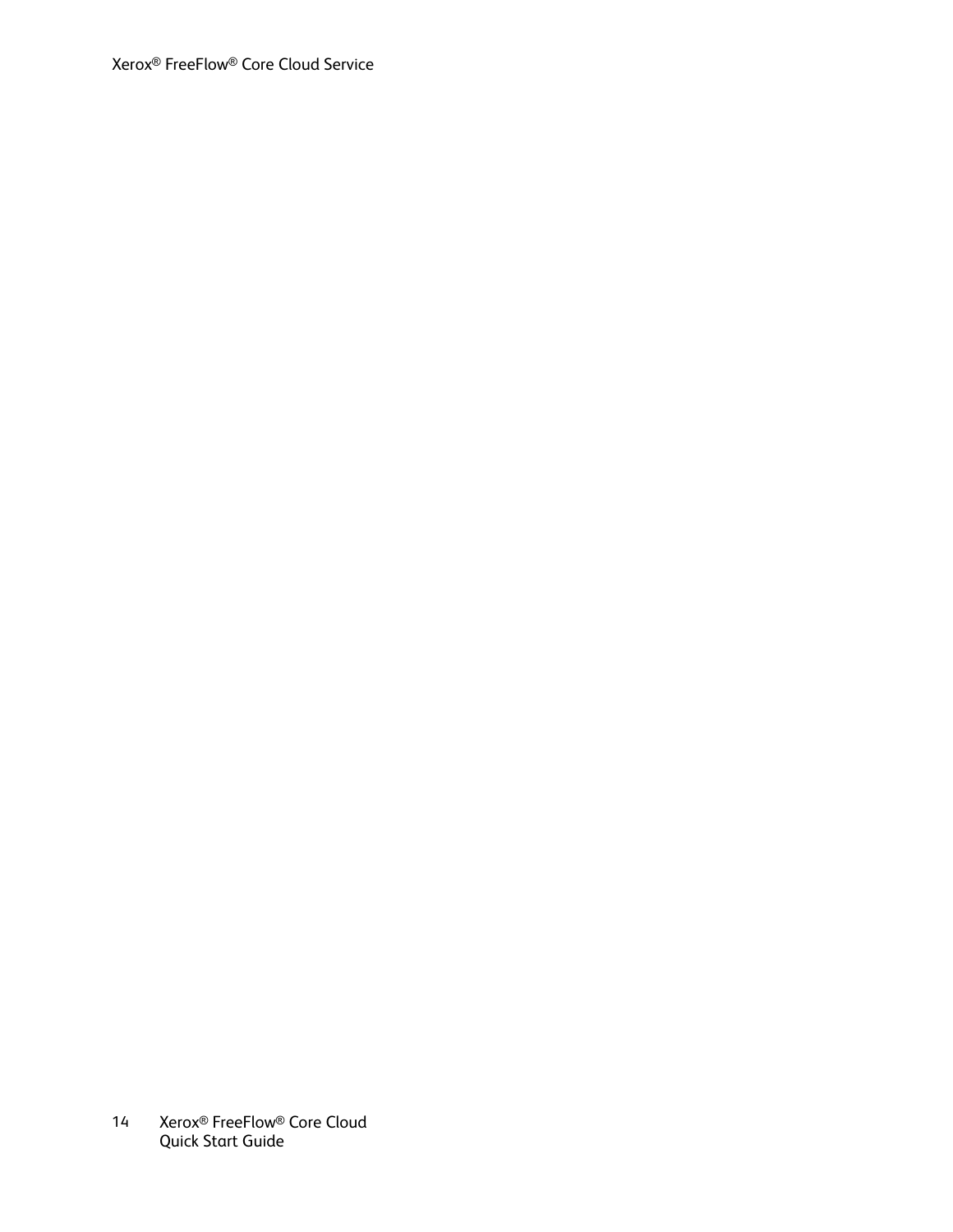# $\Delta$

#### <span id="page-14-0"></span>FreeFlow® Core Cloud Print

This chapter contains: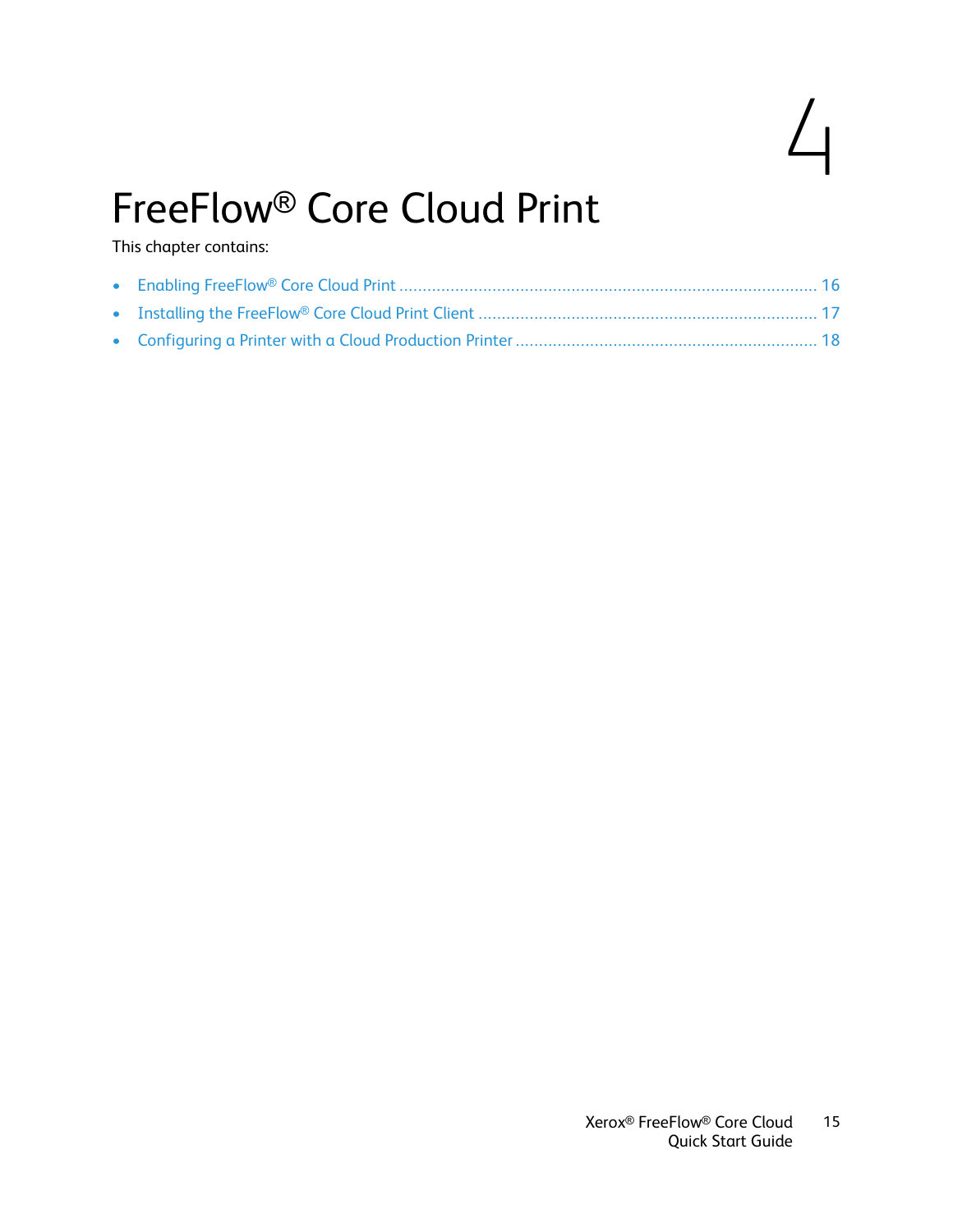#### <span id="page-15-0"></span>Enabling FreeFlow® Core Cloud Print

Before you submit a print job to the Xerox® FreeFlow® Core Cloud service, do the following:

- Install the FreeFlow® Core Cloud Print client on your local system.
- Establish connectivity with the Xerox® FreeFlow® Core Cloud server and the printer destination.

**Note:** To avoid connectivity issues, ensure that the FreeFlow® Core Cloud Print client and the Xerox® FreeFlow® Core Cloud software have the same software version.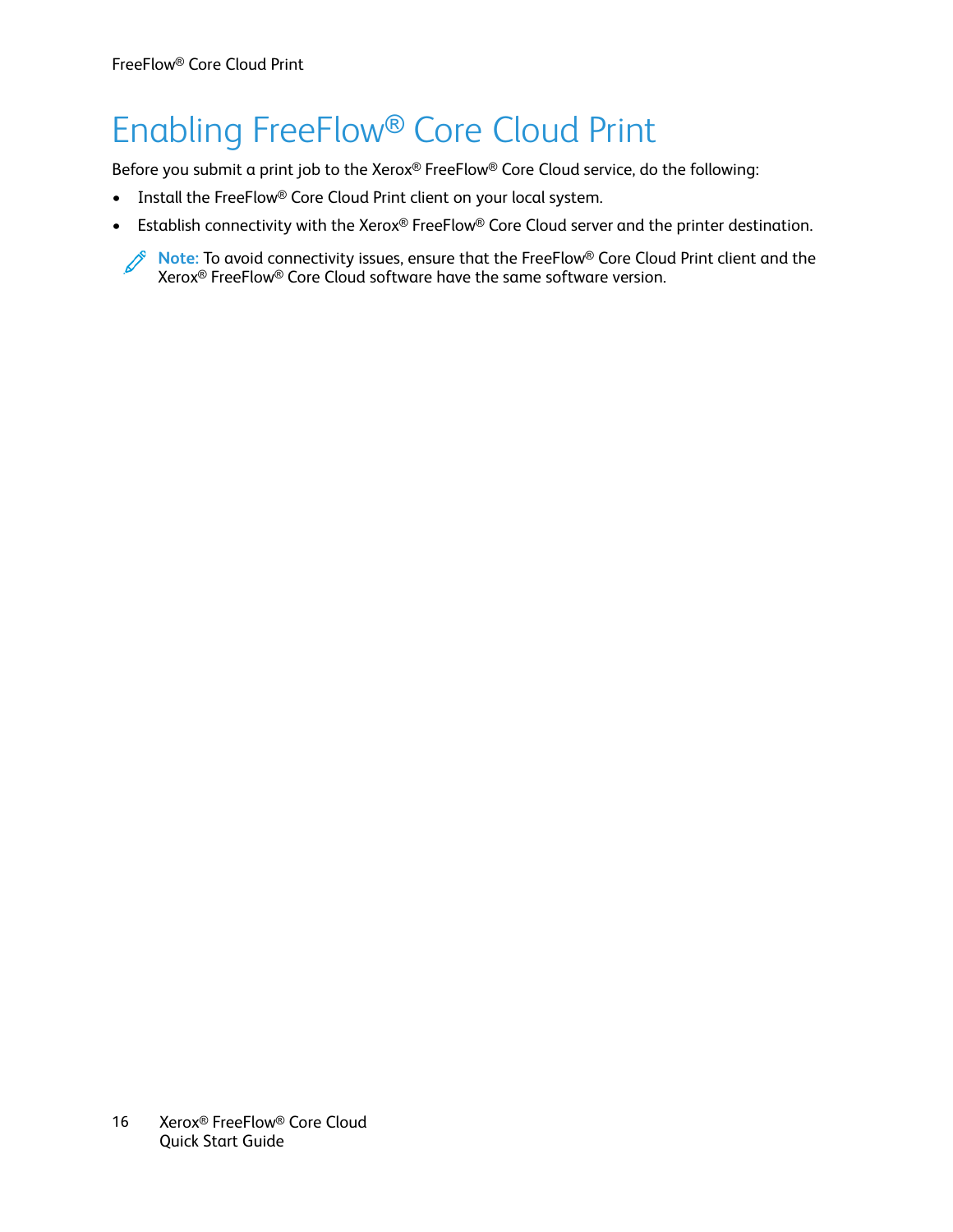#### <span id="page-16-0"></span>Installing the FreeFlow® Core Cloud Print Client

To install FreeFlow® Core Cloud Print, perform the following steps:

- 1. Double-click **XeroxFreeFlowCloudPrint-6.n.n-Setup.exe**.
- 2. If prompted, allow the Xerox Corporation installer to make changes to the computer.
- 3. For the installer user interface to appear, select the needed language, then click **OK**.
- 4. Click **Next** in the Welcome window.
- 5. Read and accept the terms of the license agreement in the License Agreement window, then click **Next**.
- 6. Select where to install the software and store the printer spool data, then click **Next**.

**Note:** Set the location of the printer spool data to the largest free space available.

- 7. To start the installation, click **Install**.
- 8. To finish the installation, click **Finish**.
- 9. Restart the system.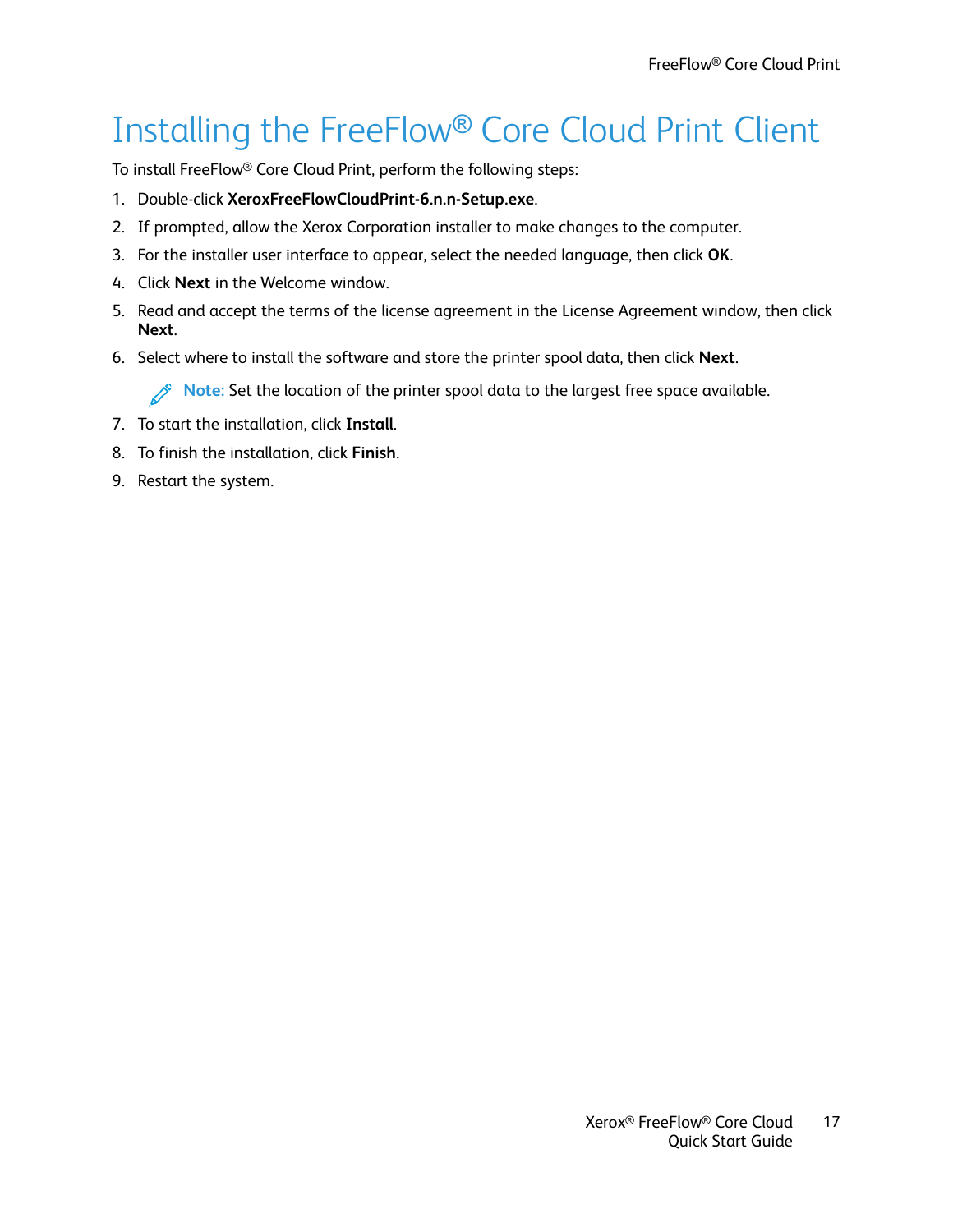#### <span id="page-17-0"></span>Configuring a Printer with a Cloud Production **Printer**

On the client PC, register the system with the Xerox® FreeFlow® Core Cloud server, then add production printers to the client. To access the cloud printers, log in to the Xerox® FreeFlow® Core Cloud.

To configure a printer as a cloud printer, perform the following steps:

- 1. Launch the FreeFlow Core Cloud Print Configure Tool.
- 2. In the FreeFlow® Core Server DNS Name field, enter the fully qualified, customer-specific domain name of the Xerox® FreeFlow® Core Cloud server in this format: <<company name>>.core. freeflow.xerox.com.
- 3. Enter the client name in the Remote Client Name field. By default, the client name is set to the name of the local system.
- 4. Enter the user name for the Xerox® FreeFlow® Core Cloud server that has administrator or operator privileges in the FreeFlow® Core User Name field.
- 5. Enter the associated password in the FreeFlow® Core Password field.
- 6. If proxy authentication is required, select **Use Proxy Authentication**.
- 7. For proxy authentication, in the User Name and Password fields, enter the required user name and password.
- 8. To complete the registration process for the client with the Xerox® FreeFlow® Core Cloud server, select **Log In**.

The message FreeFlow® Core Cloud Print Client registered successfully appears.

- <span id="page-17-1"></span>9. The Configured Printers screen appears. To add printers, follow the onscreen instructions. A printer can be added only once.
	- a. To open the Add Printer window, select **Add**.
	- b. In the Name of Printer field, enter the printer name.
	- c. Enter the Printer DNS name or IP Address. If the printer supports JDF or JMF connectivity, append : <JMF port number> after the hostname or IP address. For example, xxx.xxx.xxx. xxx:8010.
	- d. To retrieve the model of the printer, select **Get Printer Info**.

**Note:** There is a delay while the service attempts to retrieve the printer model.

- e. To save the printer model, select **Save**.
- 10. Create or add a cloud printer destination to a workflow on the Xerox® FreeFlow® Core Cloud server:
	- a. Open a Web browser, then launch the Xerox® FreeFlow® Core Cloud service in this format: <<company name>>.core.freeflow.xerox.com.
	- b. Log in to the administrator account.
- 18 Xerox® FreeFlow® Core Cloud Quick Start Guide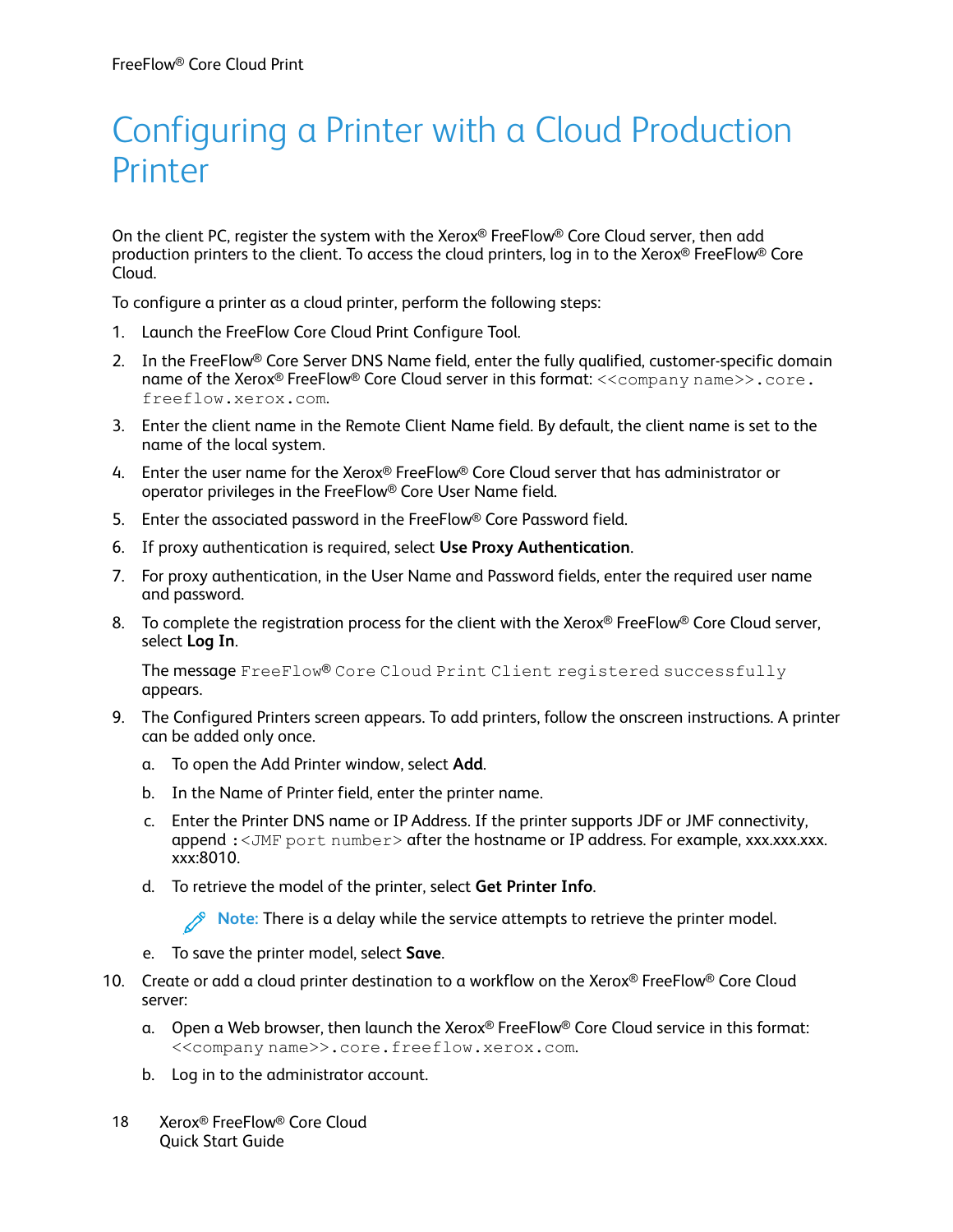- c. Select the **Printer Management and Status** tab.
	- For the Printer Destination List, select **Add**.
	- Enter the printer name into the Name of Printer Destination field.
	- From the Printer list, select the printer added in [step](#page-17-1) 9. The remote printer name appears, followed by the name of the client system.
- d. Select **Get Printer Info**. The system retrieves the Printer Queues.

**Note:** There is a delay while the service attempts to retrieve the Printer Queues.

- Select the queue where you want jobs to be submitted.
- For Printer Destination, select **Save**.
- Select **Workflow Setup**, then select **Add**.
- Enter the name of the workflow.
- For Components, drag and drop a Print component into the Workflow window.
- Place the mouse cursor over the Print icon, then select **Edit**.
- Type a name for the preset, then select the Printer Destination. Select **Save**.
- To save the changes for the workflow, select **Save**.
- 11. To submit a job to the workflow:
	- a. Select the **Job Management and Status** tab, then select **Submit Job**.
	- b. Select **Add Documents**, then select a PDF file to upload.
	- c. For Workflow Destinations, select the workflow where the cloud print destination is defined.
	- d. Select **Submit Job**. Verify that the job prints.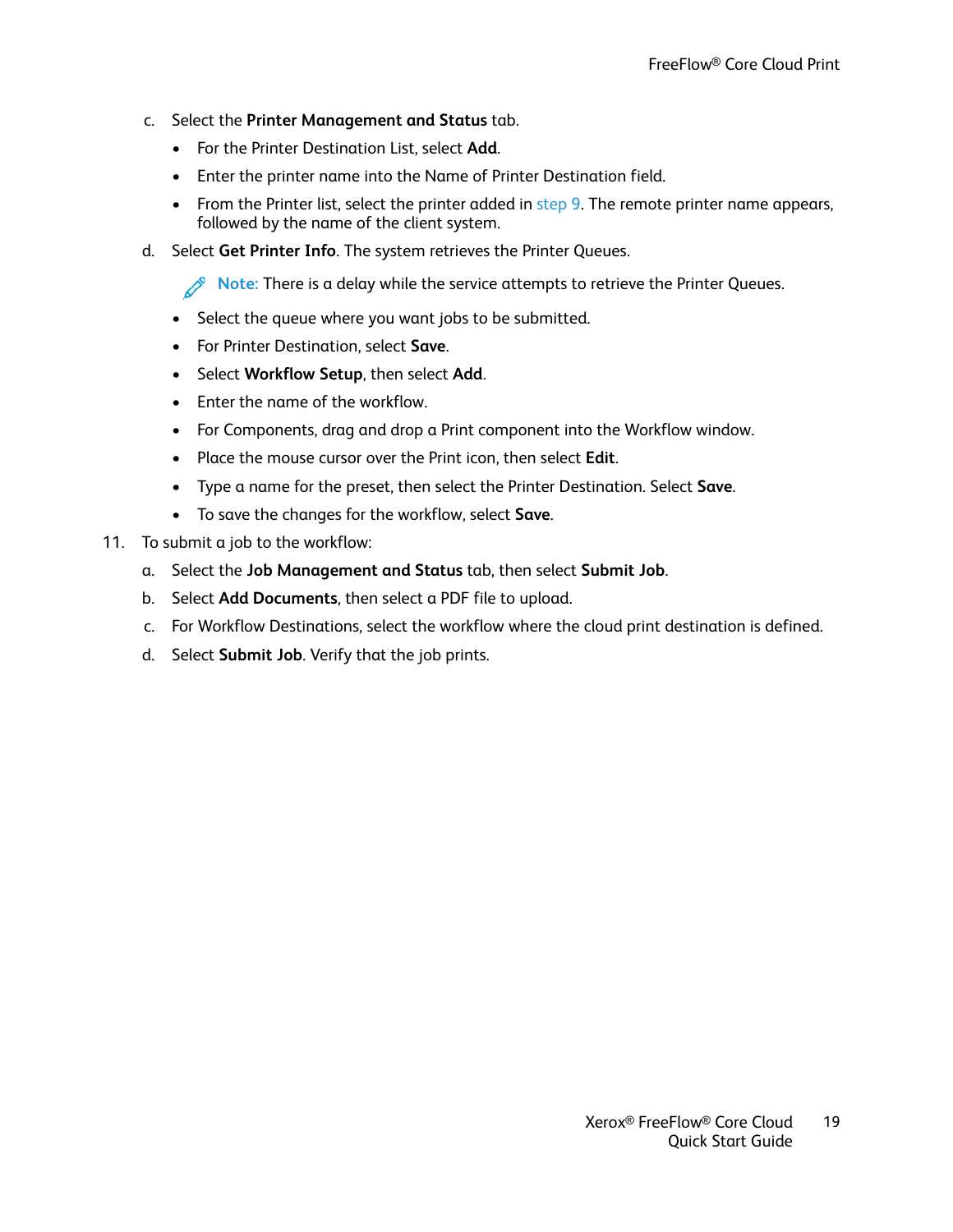[FreeFlow](#page-14-0)® Core Cloud Print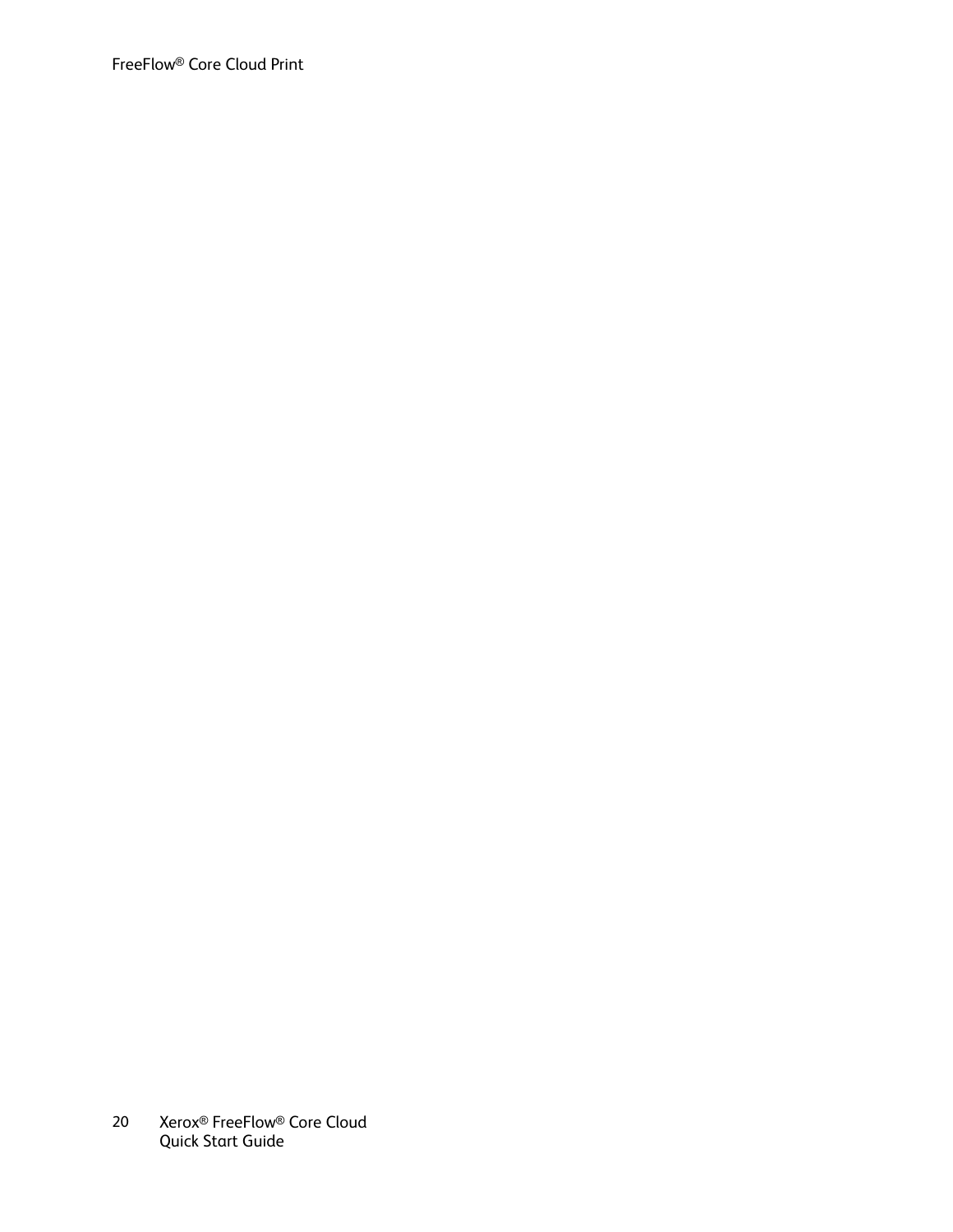## <span id="page-20-0"></span>5 Xerox® FreeFlow® Hot Folder and Save Node in Workflows

This chapter contains: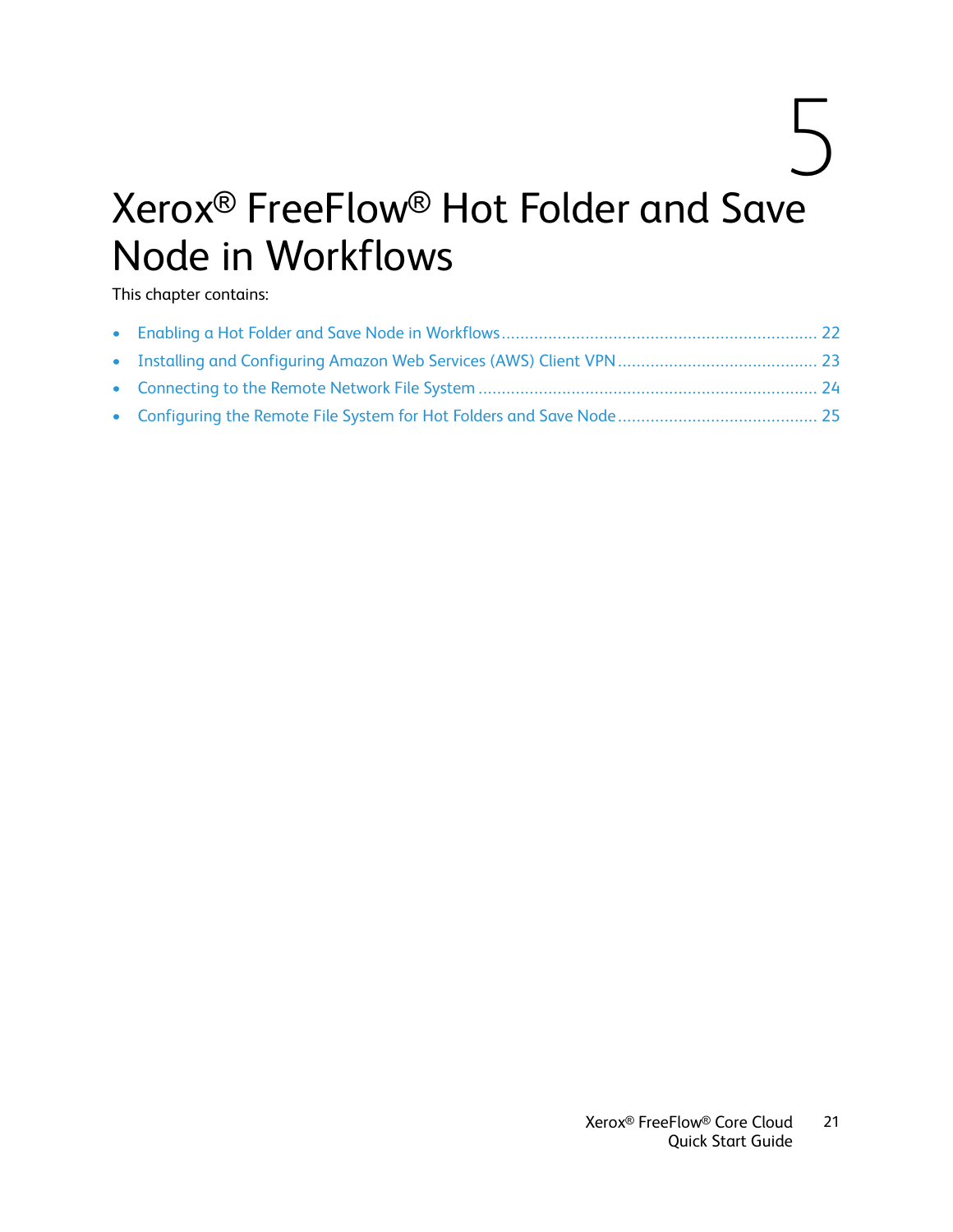#### <span id="page-21-0"></span>Enabling a Hot Folder and Save Node in **Workflows**

You can use the Hot Folder and Save node in workflows that are created using the Xerox® FreeFlow® Core Cloud service.

To enable Hot Folder and Save Node:

- 1. Access the remote network file system provided by Xerox®.
- 2. To connect your local computer, use the AWS Client VPN application. For more information, refer to Installing and [Configuring](#page-22-0) Amazon Web Services (AWS) Client VPN.
- 3. On your local computer, map the network drive. For more information, refer to [Connecting](#page-23-0) to the Remote [Network](#page-23-0) File System.
- 4. To configure the Hot Folder and Save node directory location in workflows, use the network drive. For more information, refer to [Configuring](#page-24-0) the Remote File System for Hot Folders and Save Node.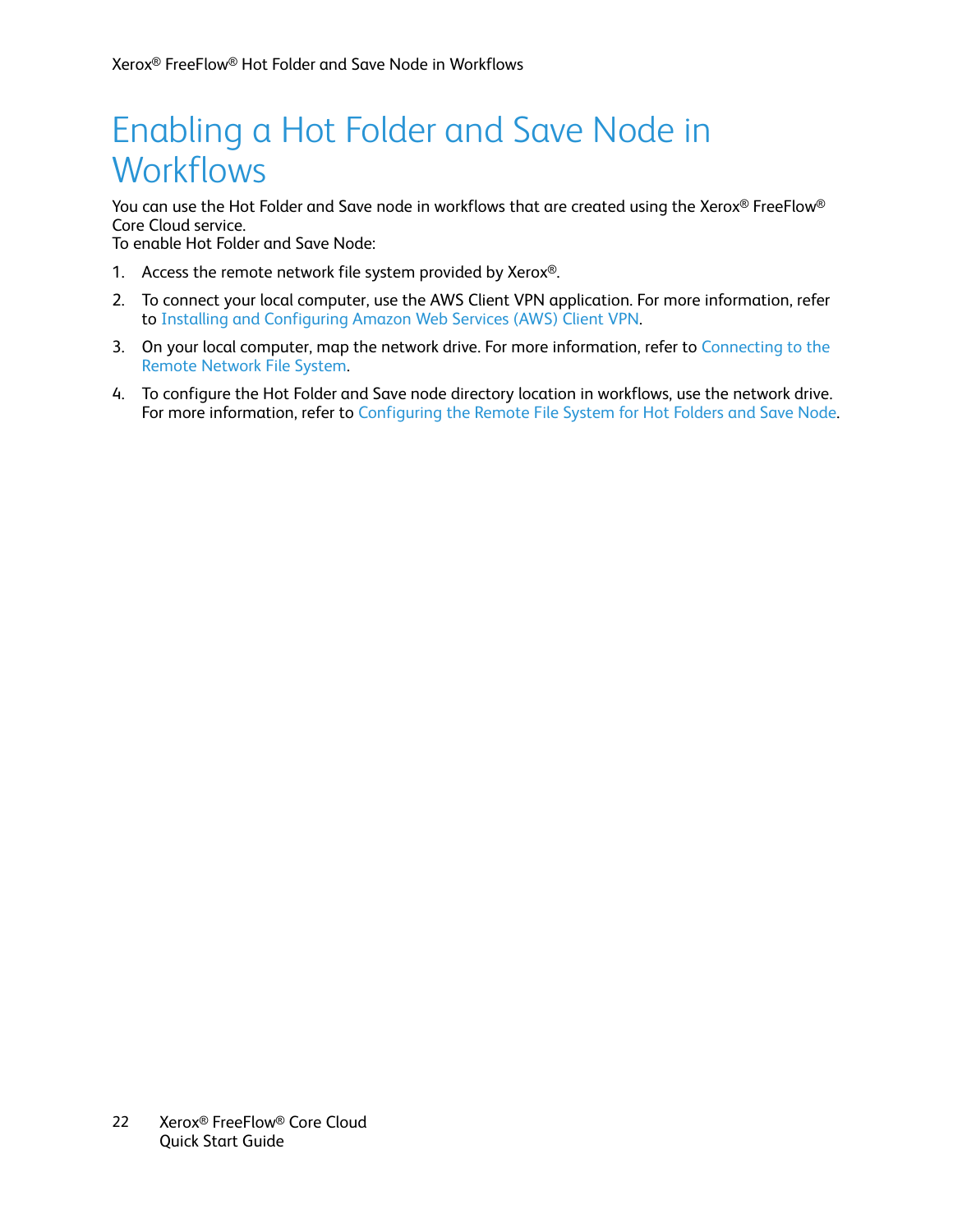#### <span id="page-22-0"></span>Installing and Configuring Amazon Web Services (AWS) Client VPN

Before you install AWS Client VPN, copy the OpenVPN® profile file to the desktop of your local computer.

To install and configure the AWS Client VPN application:

- 1. Download and install the AWS Client VPN application from [https://aws.amazon.com/vpn/client](https://aws.amazon.com/vpn/client-vpn-download)[vpn-download](https://aws.amazon.com/vpn/client-vpn-download) to your local computer.
- 2. Run the AWS Client VPN.
- 3. In the AWS Client VPN dialog box, select **Invoke File > Manage Profiles**. The Manage Profiles dialog box appears.
- 4. Select **Add Profile**.
- 5. For VPN Configuration File, select the **OpenVPN**® profile.
- 6. For Display Name, enter a name for the VPN, for example, FreeFlow Core.
- 7. To close the Manage Profiles dialog box, select **Done**, then select **Connect**. The profile appears in the Ready to connect menu.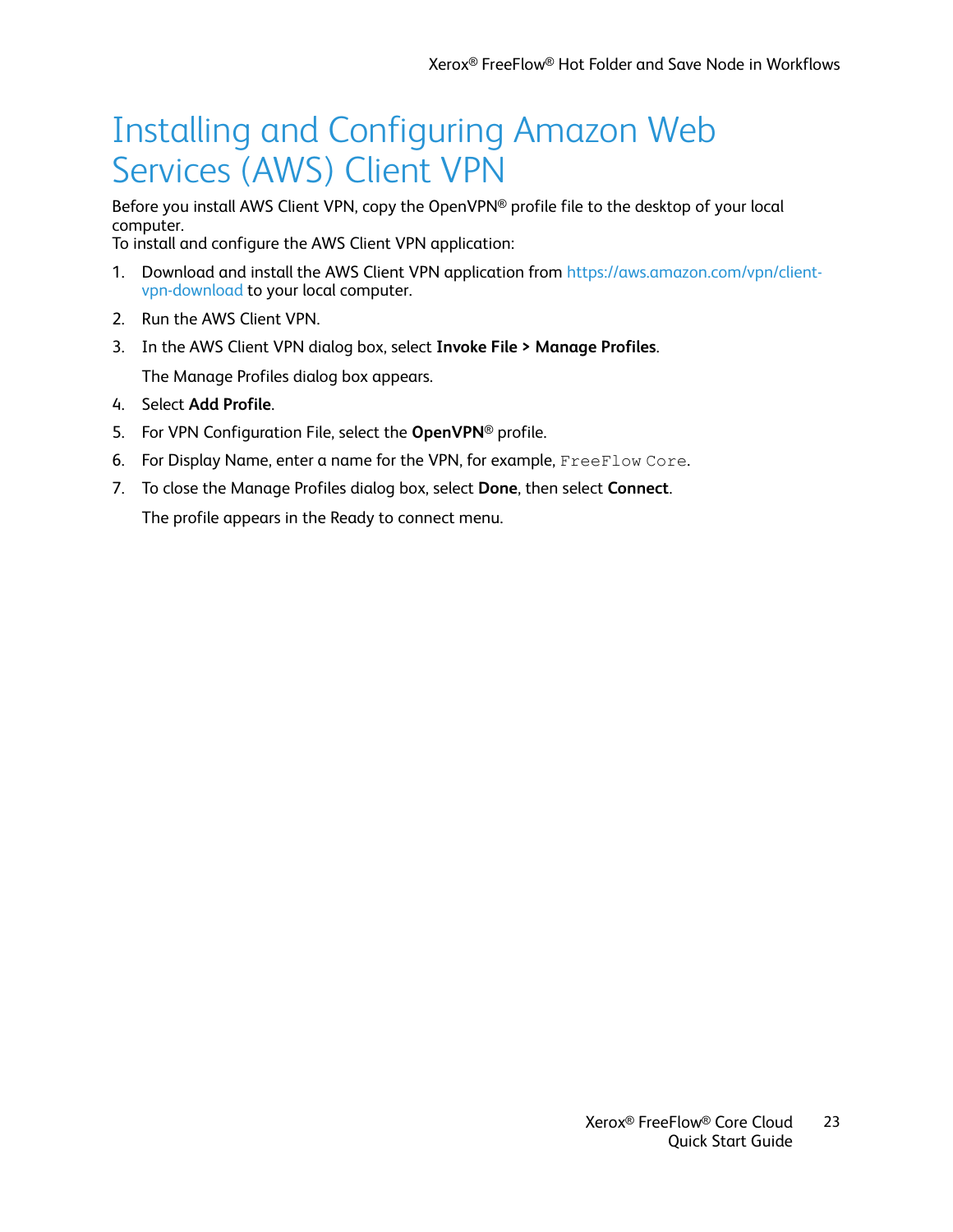#### <span id="page-23-0"></span>Connecting to the Remote Network File System

Before you attempt to connect to the remote network file system, ensure that you are connected to the AWS Client VPN. For more information, refer to Installing and [Configuring](#page-22-0) Amazon Web Services [\(AWS\)](#page-22-0) Client VPN.

To connect to the remote network file system:

- 1. On your local computer, open **File Explorer** or **Windows Explorer**.
- 2. In the menu bar, click **Map network drive**.
- 3. For the folder path, enter the URL provided by Xerox.
- 4. Enable **Connect using different credentials**, then select **Finish**.

A dialog box prompts you to enter the network credentials.

5. In the **Name** and **Password** fields, enter the required name and password.

The network drive maps to your local computer.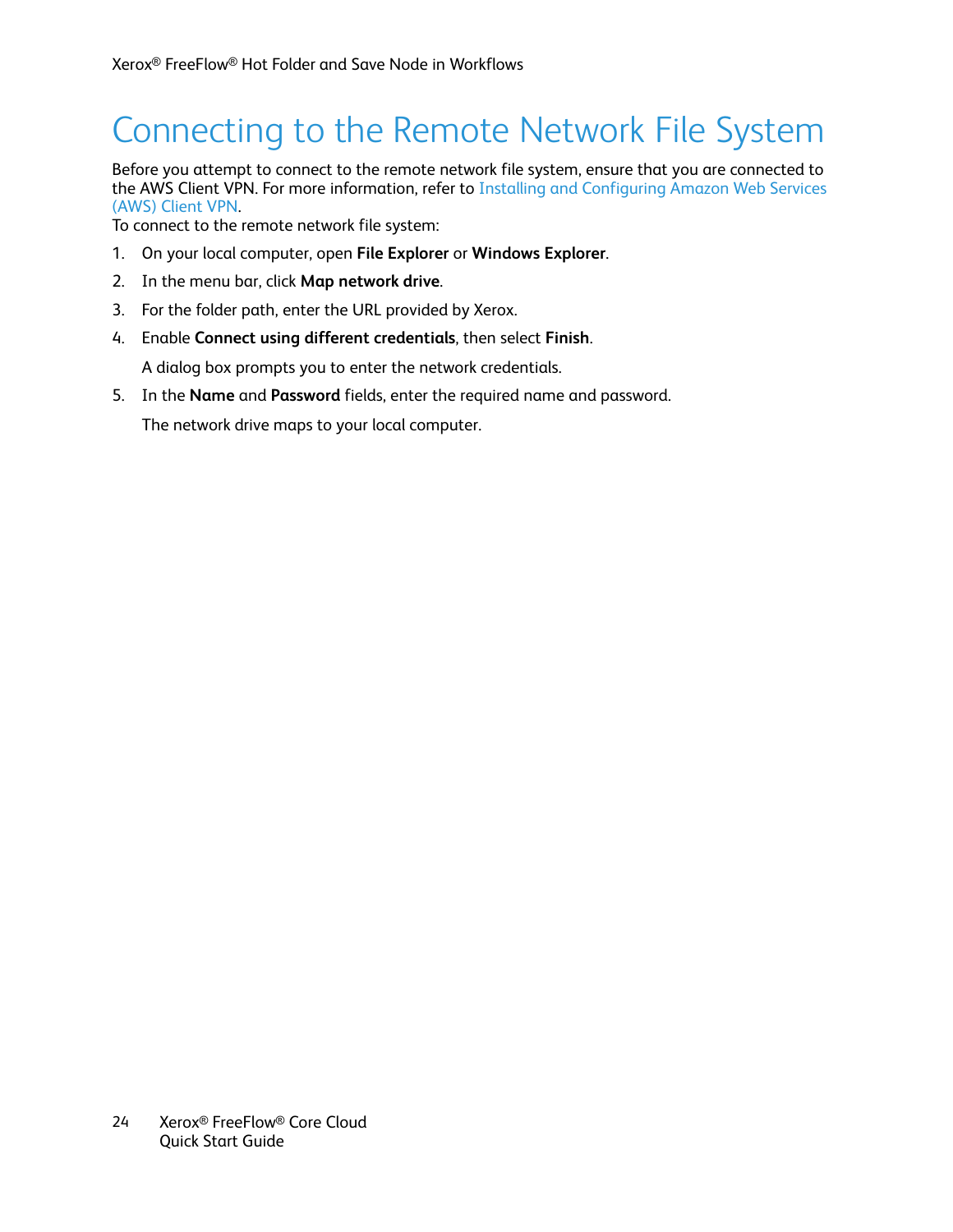#### <span id="page-24-0"></span>Configuring the Remote File System for Hot Folders and Save Node

After you connect to the remote file system and map the network drive, configure the Hot Folders and Save node.

**Note:** For details about connecting to the remote file system and mapping the network drive, refer to [Connecting](#page-23-0) to the Remote Network File System. For more information about creating Hot Folders and Save nodes, refer to the *Xerox* ® *FreeFlow*® *Core Help*.

To configure the remote file system for the Hot Folders and Save node:

**Note:** When you enter the HotFolders or Save node directory paths, enter the remote directory path using the URL provided, and append the directory locations created by your local system.

- 1. From the local system, open the mapped network drive and create two folders named HotFolders and Save.
- 2. Create the required directories:
	- a. For the Hot Folders, open the HotFolders folder.
	- b. To configure the Hot Folder on the Xerox ® FreeFlow® Core Cloud service, create the required directories. Example: For a HotFolders directory with subdirectory HF1, append HotFolders \HF1 to the URL provided.
	- c. For the Save node, open the Save folder.
	- d. To configure the Save node on the Xerox  $\circledast$  FreeFlow $\circledast$  Core Cloud service, create the required directories. Example: For a Save node directory with subdirectory S1, append  $Save\ST1$  to the URL provided.

For more information about creating Hot Folders and Save nodes, refer to the *Xerox* ® *FreeFlow*® *Core Help*.

**Note:** For Hot Folders, the following files are supported for processing:

- PostScript: .ps
- Encapsulated PostScript: .eps
- JPEG: .jpg, .jpeg
- Portable Network Graphics: .png
- TIFF: .tif, .tiff
- PDF: .pdf
- Text files: .txt, .csv used for Manifest
- Manifest Automation from Xerox (MAX)
- ZIP: .zip
- Optional Print ticket associated with the file:  $. \text{ext} \cdot \text{expf}$ , the format where  $. \text{ext}$  is the filename extension. Example: For PDF, if the filename is Sample.pdf, the optional print ticket file name is Sample.pdf.xpf.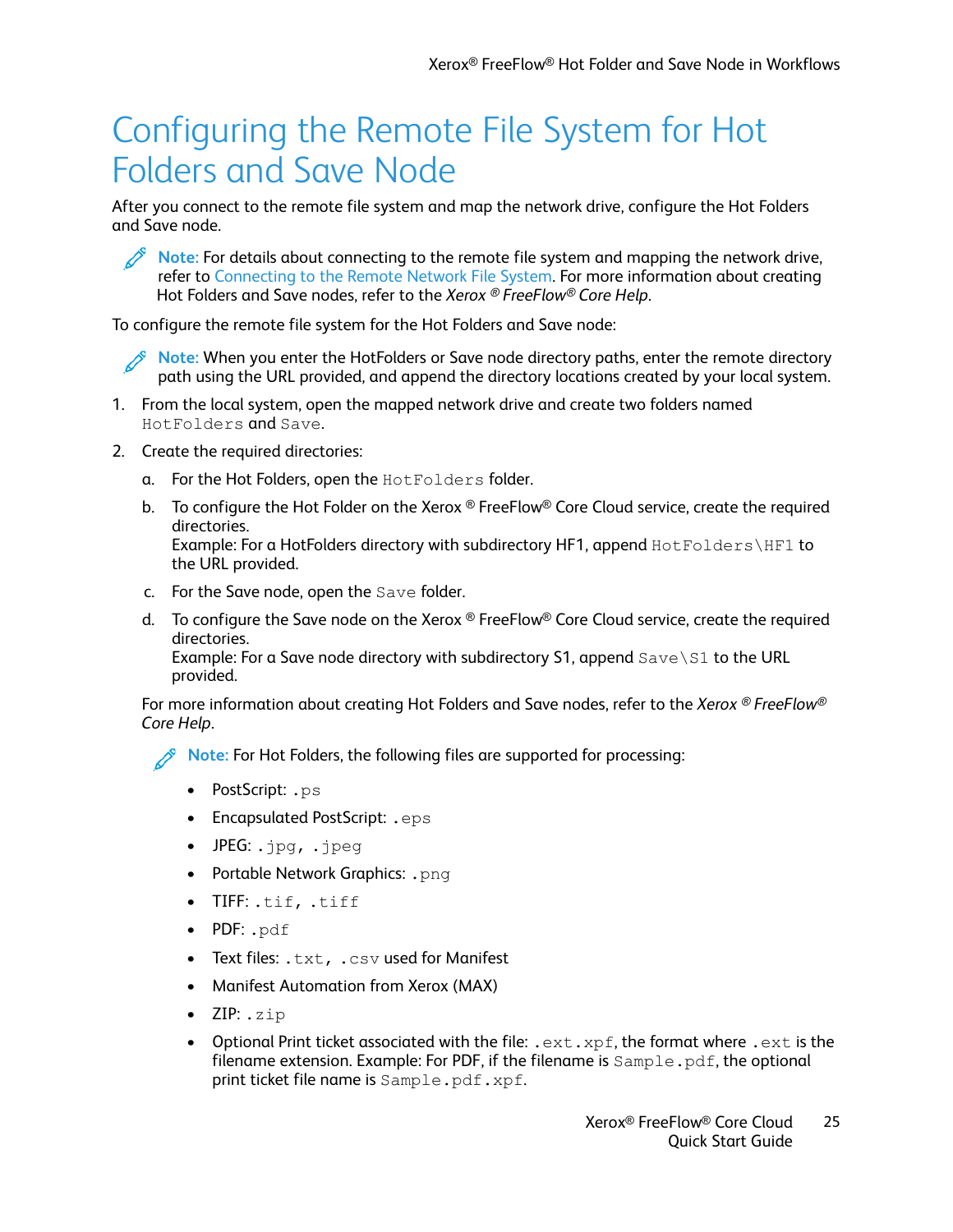

**Note:** For Hot Folders, Microsoft Office® files, such as Excel®, Word®, PowerPoint®, and Publisher® files are not supported.

To access the Xerox® FreeFlow® Core Cloud system, use a Web browser and log in as the FreeFlow® Core administrator.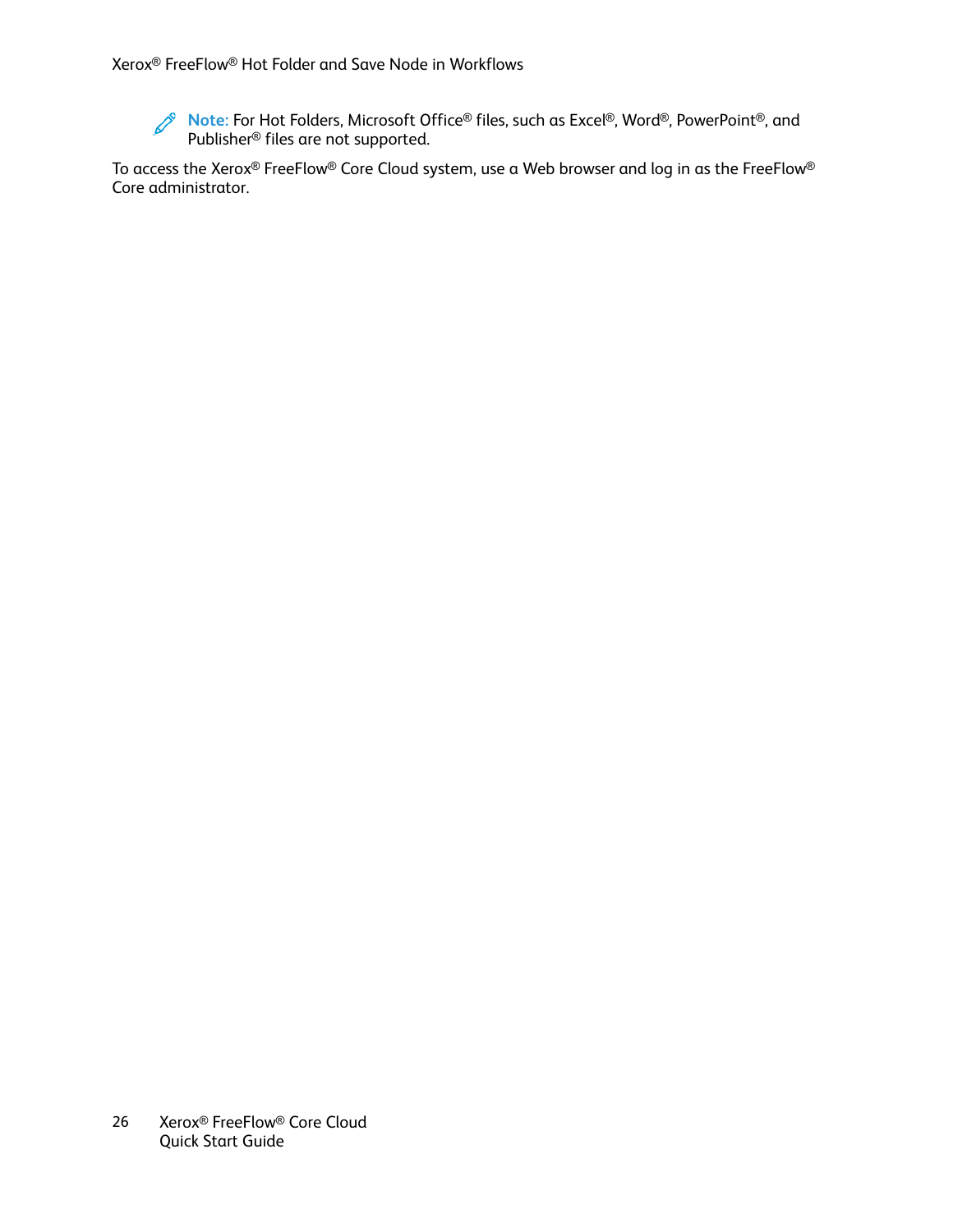# **5**

### <span id="page-26-0"></span>FreeFlow® Core Submit

This chapter contains: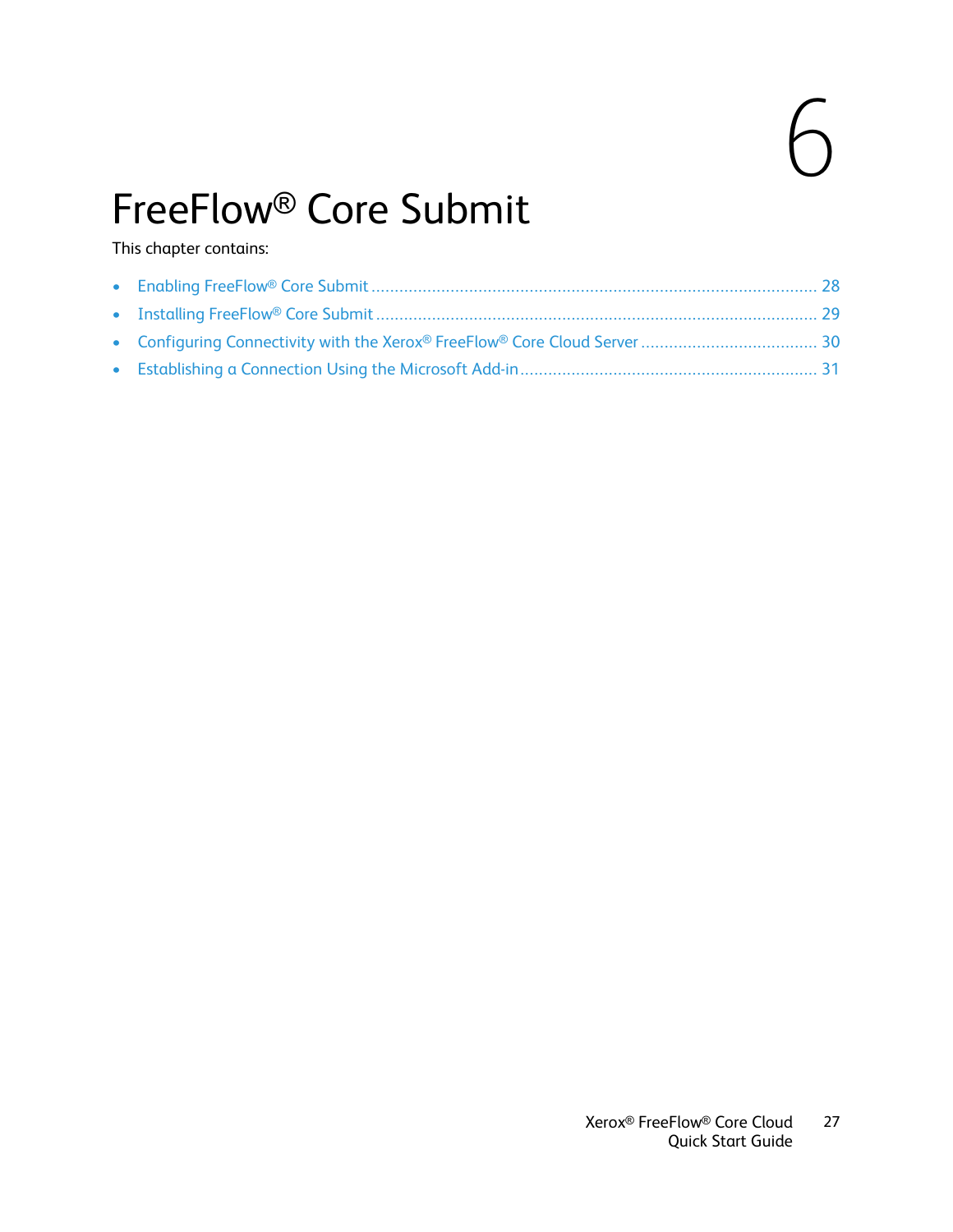#### <span id="page-27-0"></span>Enabling FreeFlow® Core Submit

FreeFlow® Core Cloud Submit allows job submission from your local system to the Xerox® FreeFlow® Core Cloud service. The FreeFlow® Core Submit client includes both a standalone desktop application and Microsoft Office® add-ins for Word, PowerPoint®, and Excel®. The Microsoft add-ins are required when submitting Microsoft Office® documents to the Xerox® FreeFlow® Core Cloud service.

After the FreeFlow® Core Submit client is installed, the Setup feature establishes a connection to the Xerox® FreeFlow® Core Cloud server. After the connection is established, the connection is shared by the application and the add-ins.

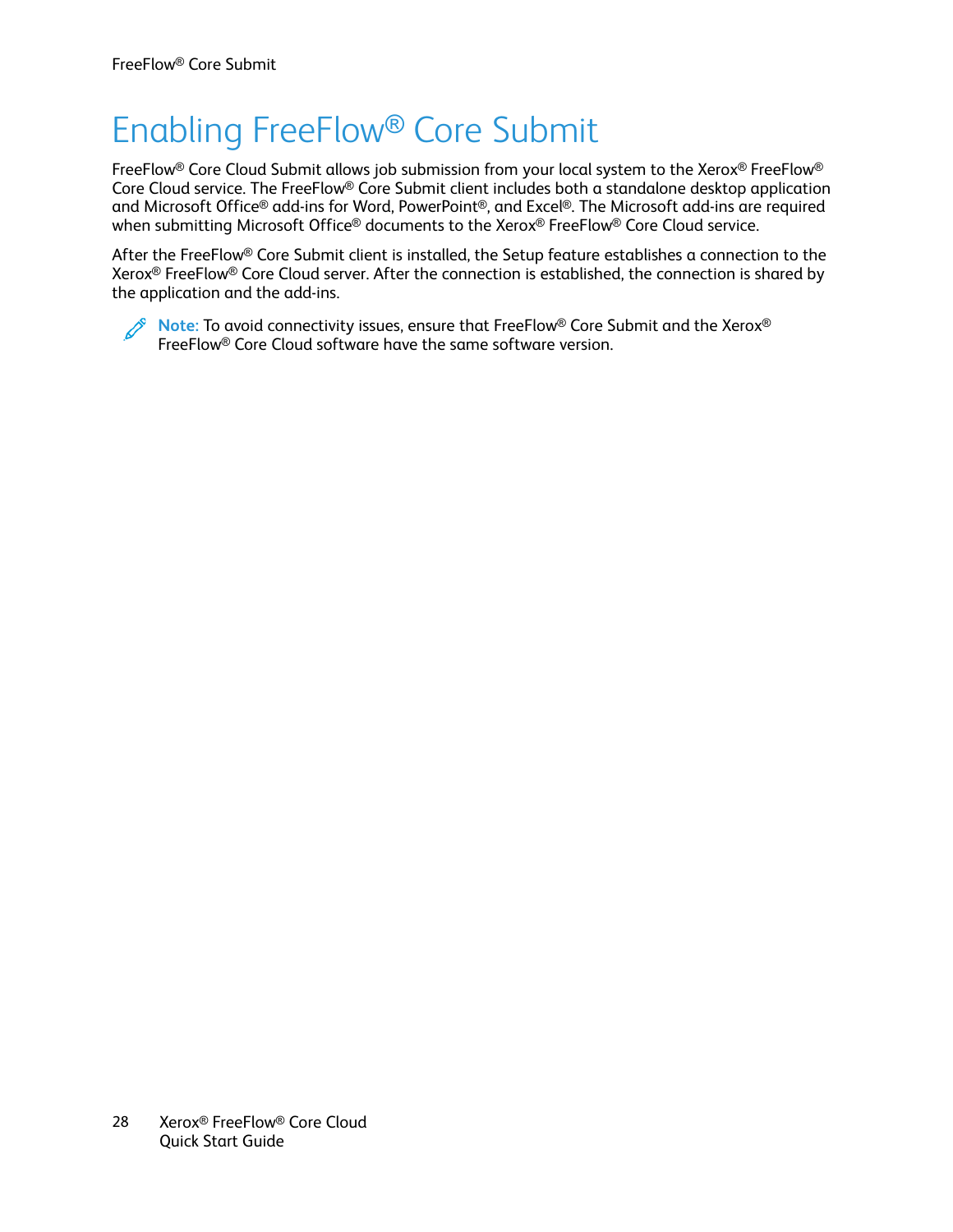#### <span id="page-28-0"></span>Installing FreeFlow® Core Submit

Before you install FreeFlow® Core Submit, install Microsoft Office 2016 (64-bit), Office 2019 (64-bit), or Microsoft Office 365 (64-bit) on your local system.

**Note:** Ensure that Microsoft Office® is installed on the local system. Cloud versions are not supported.

- 1. Double-click **XeroxFreeFlowCoreSubmit-6.n.n-Setup.exe**.
- 2. If prompted, allow the Xerox Corporation installer to make changes to the computer.
- 3. For the installer user interface to appear, select the needed language, then click **OK**.
- 4. Click **Next** in the Welcome window.
- 5. Read and accept the terms of the license agreement in the License Agreement window, then click **Next**.
- 6. Select the location where you want to install the software, then click **Next**.
- 7. To start the installation, click **Install**.
- 8. To finish the installation, click **Finish**.
- 9. Restart the system.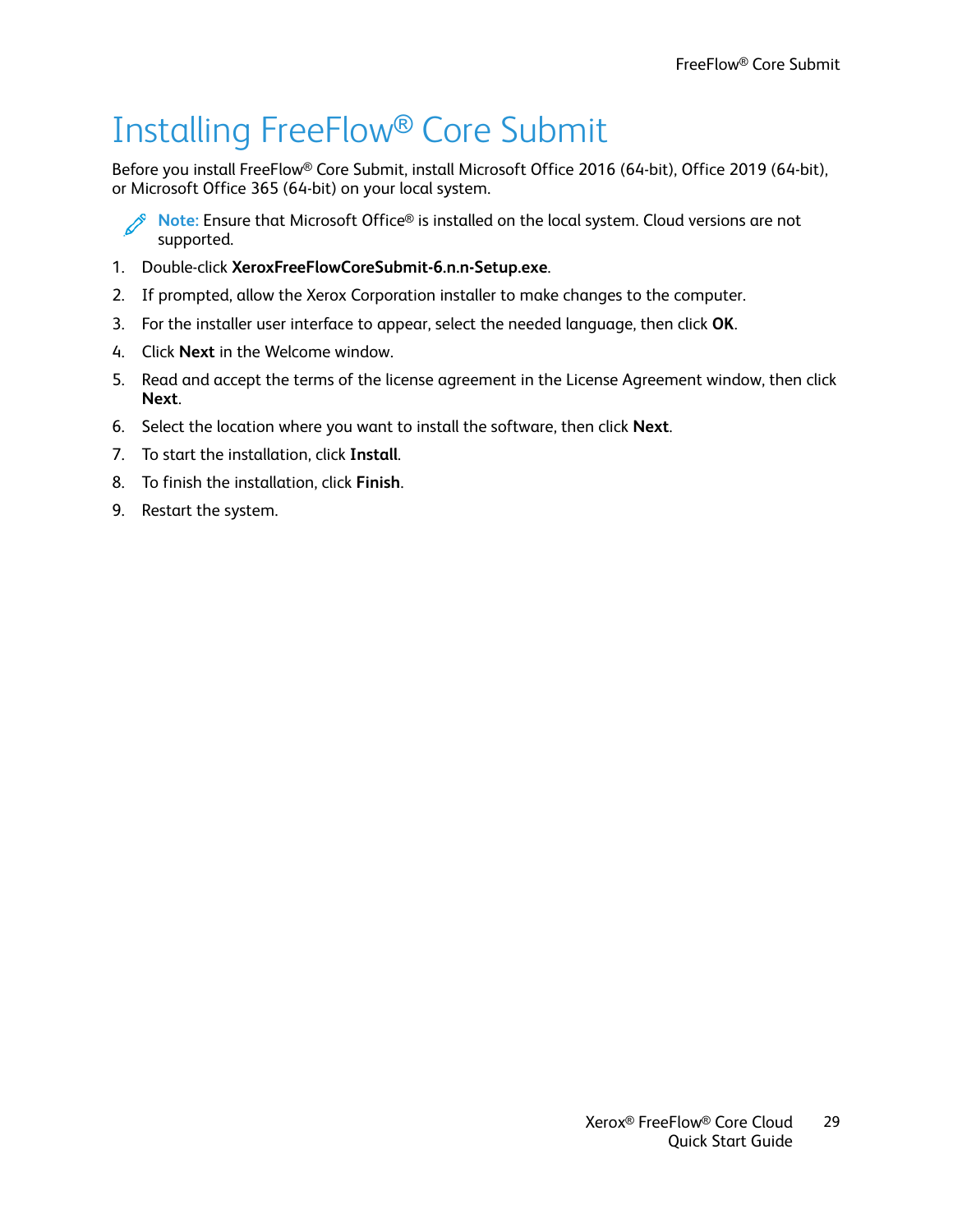#### <span id="page-29-0"></span>Configuring Connectivity with the Xerox® FreeFlow® Core Cloud Server

To enable the FreeFlow® Core Submit client, establish a connection between the client computer and the Xerox® FreeFlow® Core Cloud server.

To establish a connection with the Xerox® FreeFlow® Core Cloud server using the standalone desktop application, perform the following:

- 1. Launch FreeFlow® Core Submit. At the bottom of the screen, select the **Settings** link. In the FreeFlow® Core Username field, enter the user name that has administrator or operator privileges for the Xerox® FreeFlow® Core Cloud server.
- 2. Enter the associated password in the FreeFlow® Core Password field.
- 3. Enter the fully qualified customer-specific domain name of the Xerox® FreeFlow® Core Cloud server in the FreeFlow® Core Hostname field: <<company name>>.core.freeflow.xerox. com.
- 4. To establish connectivity, select **Save**. Note that establishing connectivity can take a few minutes.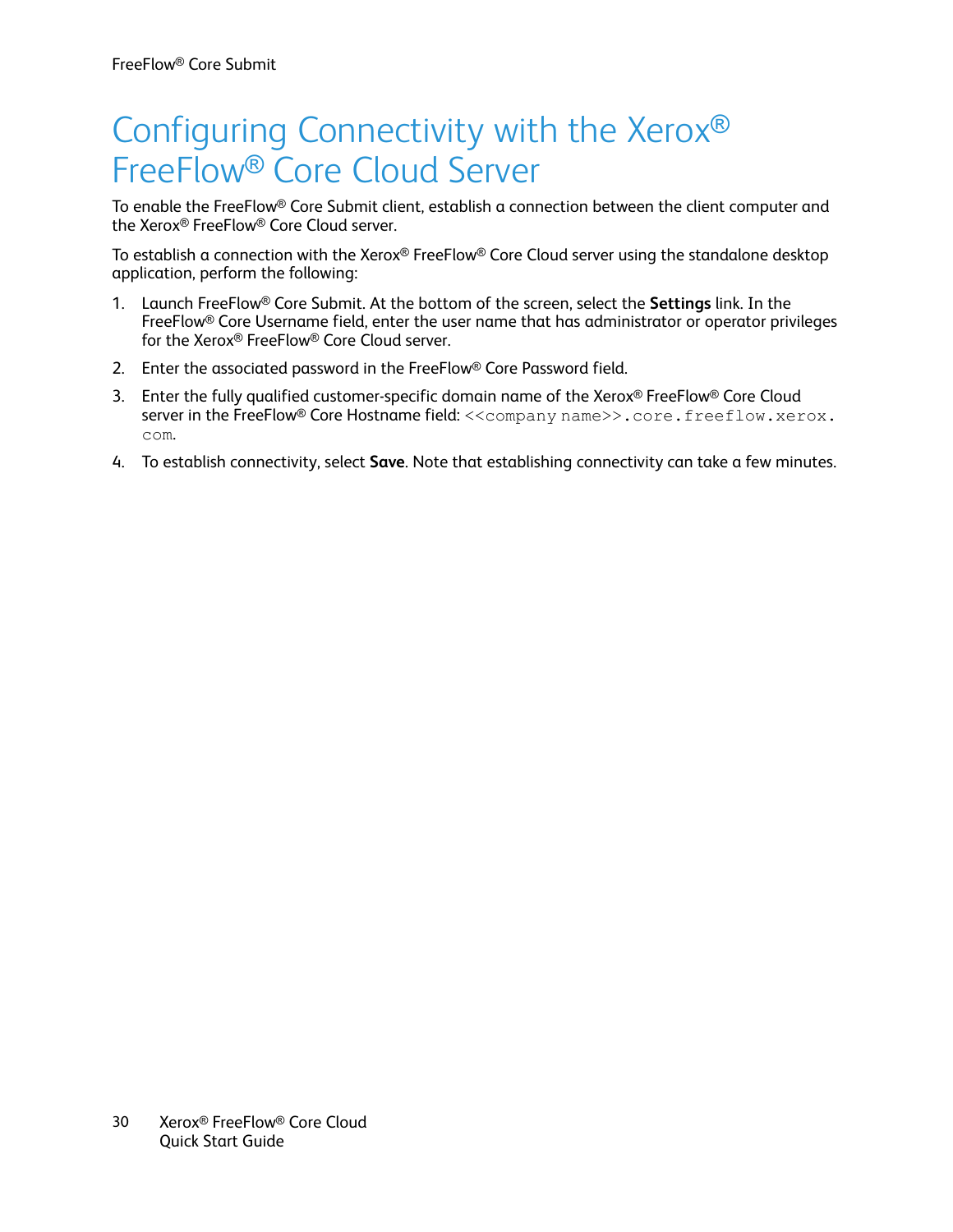#### <span id="page-30-0"></span>Establishing a Connection Using the Microsoft Add-in

To establish a connection with the Xerox® FreeFlow® Core Cloud server using the Microsoft Add-in, perform the following:

- 1. Open a Microsoft Excel®, PowerPoint®, or Word document.
- 2. Select the **FreeFlow**® **Core** tab.
- 3. Select the **Connection Setup** button. In the FreeFlow® Core Username field, enter the user name that has administrator or operator privileges for the Xerox® FreeFlow® Core Cloud server.
- 4. Enter the associated password in the FreeFlow® Core Password field.
- 5. Enter the fully qualified customer-specific domain name of the Xerox® FreeFlow® Core Cloud server in the FreeFlow ® Core Hostname field: <<company name>>.core.freeflow. xerox.com.
- 6. To establish connectivity, select **Save**. Note that establishing connectivity can take a few minutes.

**Note:** When you open Microsoft Office® Word, Excel®, or PowerPoint® applications for the first time after installing FreeFlow Core Submit, a warning appears from Xerox Corporation about installing an Office Add-in. To complete the FreeFlow® Core Submit Office Add-in installation, select **Install**.

Depending on the local system setting, the Microsoft Office® Add-ins software does not load automatically. To enable the FreeFlow® Core Submit add-in to load, change the Microsoft Office® Add-ins setting manually.

To manage and install add-ins, do the following:

- 1. Click **File > Options > Add-Ins**.
- 2. Select an add-in type.
- 3. Click **Go**.
- 4. Select the add-ins to add, remove, load, or upload, or browse to locate add-ins to install.

For more information, refer to [https://support.office.com/en-us/article/view-manage-and](https://support.office.com/en-us/article/view-manage-and-install-add-ins-in-office-programs-16278816-1948-4028-91e5-76dca5380f8d?ui=en-US&rs=en-US&ad=US)[install-add-ins-in-office-programs](https://support.office.com/en-us/article/view-manage-and-install-add-ins-in-office-programs-16278816-1948-4028-91e5-76dca5380f8d?ui=en-US&rs=en-US&ad=US).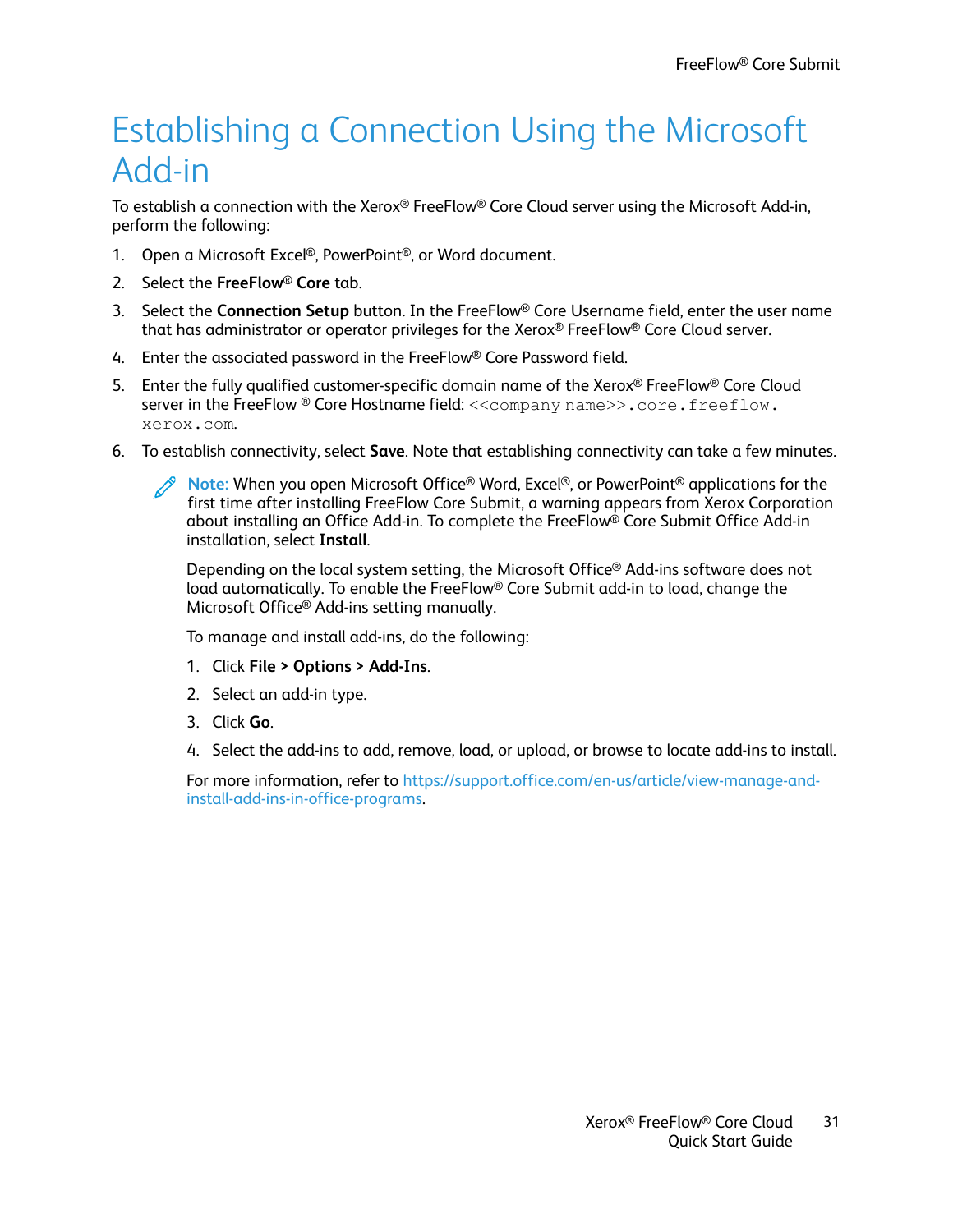[FreeFlow](#page-26-0)® Core Submit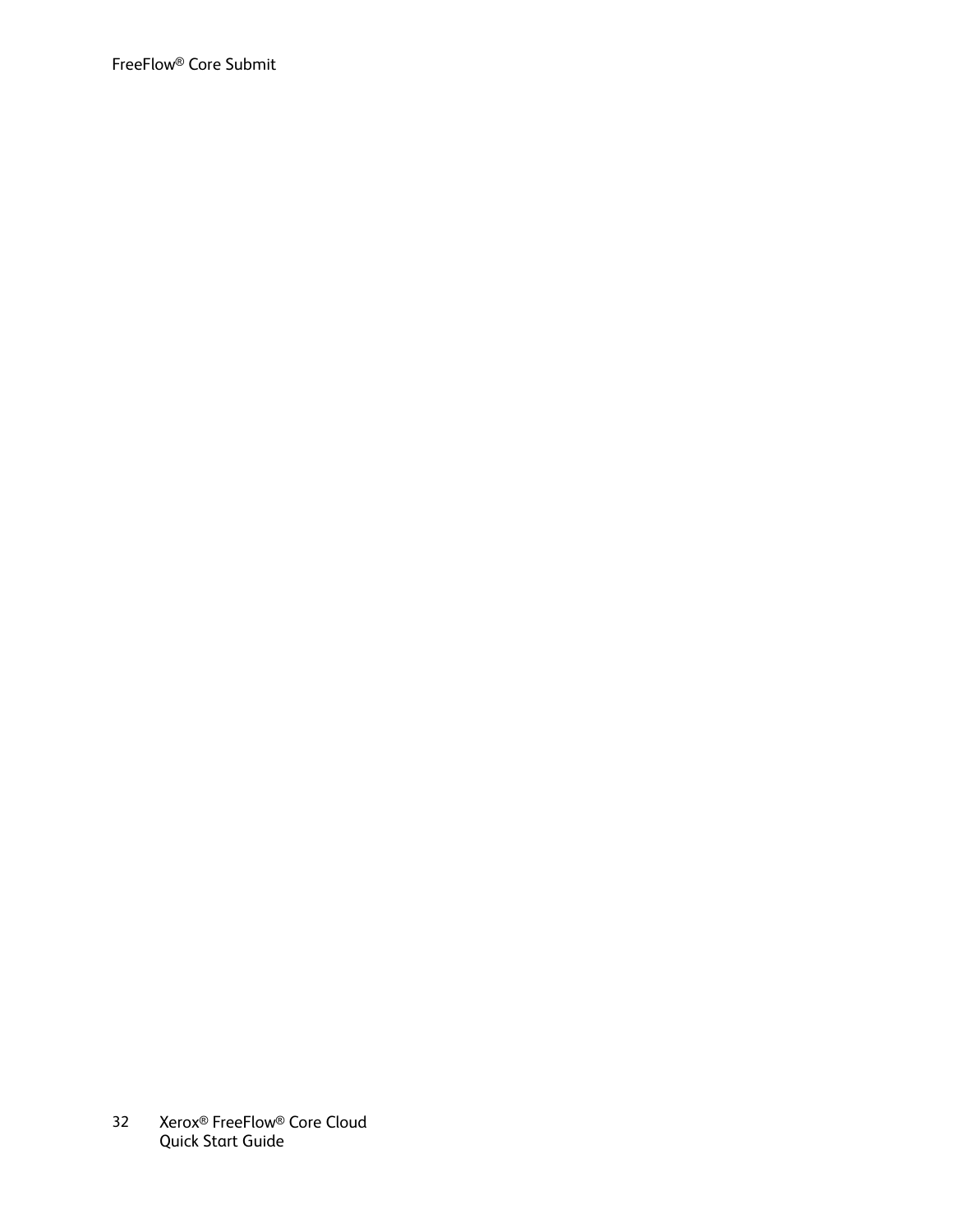## <span id="page-32-0"></span>7 Xerox® FreeFlow® Core Cloud Easy Start **Workflows**

This chapter contains:

• [Insta](#page-33-0)lling the Xerox® FreeFlow® Core Easy Start Workflow Sample [Files......................................](#page-33-0) 34

Xerox® FreeFlow® Core is a software solution with an online help system designed to expand the basic training included with the initial setup service. The setup service includes Xerox® FreeFlow® Core Easy Start workflows to guide users through workflow creation and management.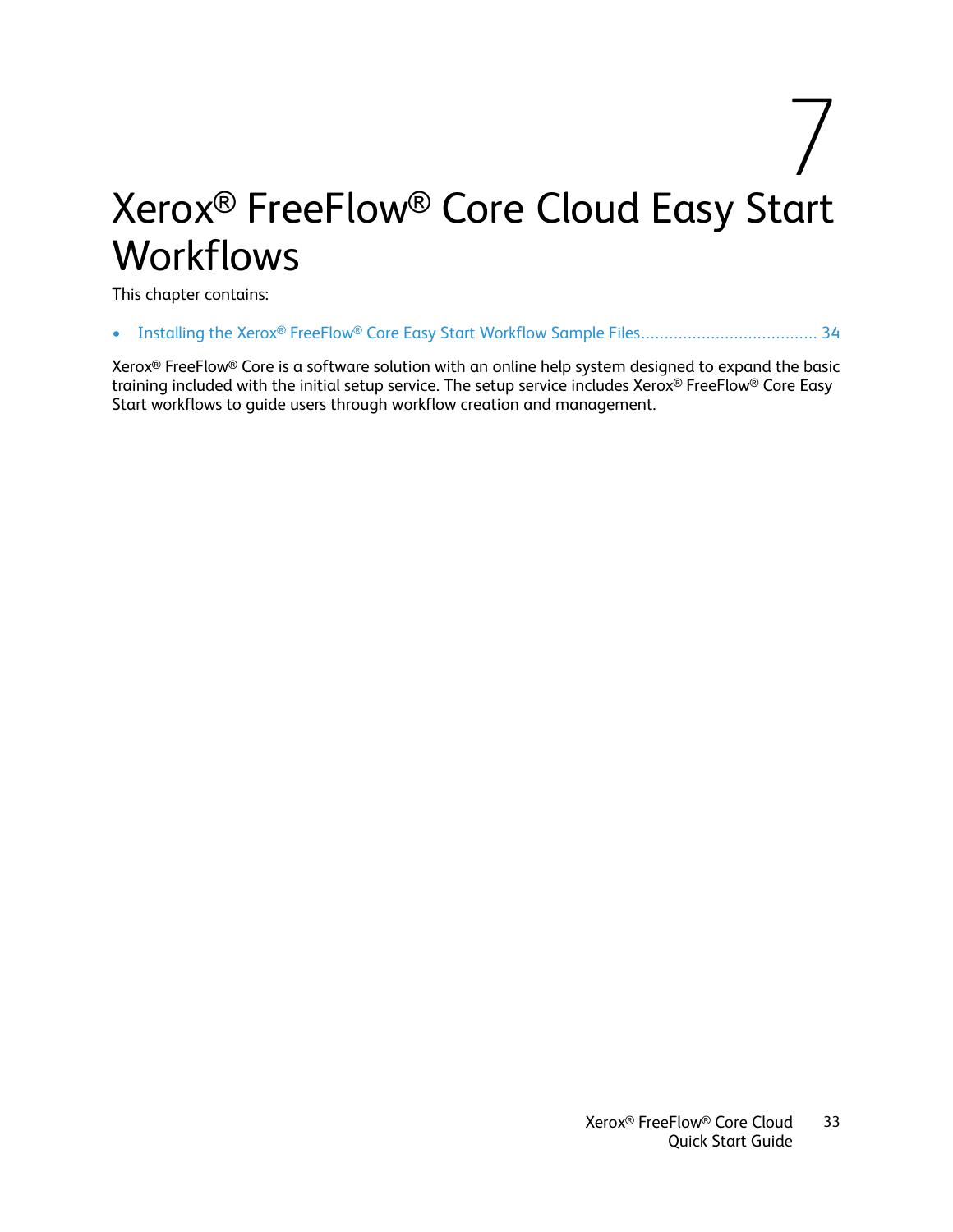#### <span id="page-33-0"></span>Installing the Xerox® FreeFlow® Core Easy Start Workflow Sample Files

The Xerox® FreeFlow® Core Easy Start workflows address a variety of common job types, from business cards to books and calendars. When you log in to the service, the workflows appear in the Workflow Setup tab, under the Workflow List. The workflows are available for immediate use with the service.

To take advantage of the workflows, load the associated sample files on your local system.

To load the sample files:

1. Access the <https://www.xerox.com> webpage. Click the link for **Support & Drivers**. Download the Xerox® FreeFlow® Core Cloud Easy Start sample files.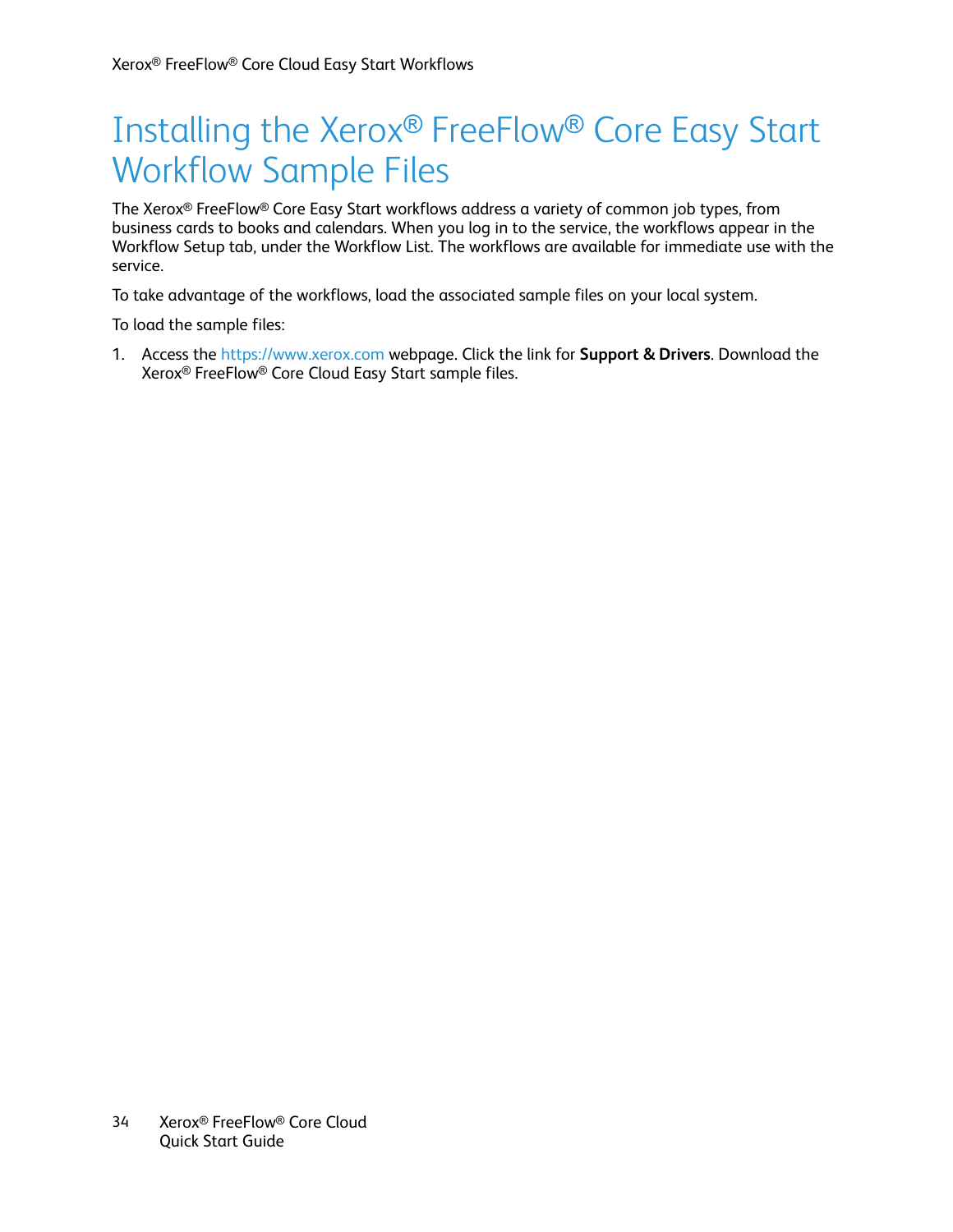2. Unzip the contents of the .zip file to your local system.

**Note:** Not all Easy Start workflows are designed to work with every cloud configuration. If a workflow is selected that is not supported, the software displays a message indicating that the required functionality is not enabled.

#### **Easy Start Workflow Descriptions**

The following section provides a description of the Easy Start workflows that are preconfigured with the Xerox® FreeFlow® Core Cloud service, and lists the supported cloud configurations.

• Workflow Name: ESv4-c01 Preflight

Supported Configuration: Base and Advanced

Description: The Preflight workflow automates routine checks on incoming files.

- Preflight ensures that image resolution is acceptable and that fonts are embedded in the document.
	- $-$  If a job fails preflight checks, Xerox<sup>®</sup> FreeFlow<sup>®</sup> Core Cloud pauses the job.
	- Review the preflight report. Every object that triggers a preflight warning or error is highlighted with an annotation. The annotation includes details indicating why the specific object triggered a preflight warning or error.
	- Cancel or resume the job.
- Jobs that pass preflight checks continue processing in the workflow.
- Workflow Name: ESv4-c02 Preflight & Optimize

Supported Configuration: Advanced

Description: The Preflight & Optimize workflow automates routine checks on incoming files and optimizes documents to remove problematic content.

- Preflight ensures that image resolution is acceptable, and fonts are embedded in the document. For more information, refer to ESv4-c01.
- Optimize performs the following operations:
	- Embeds missing fonts.
	- Discards non-print content: unneeded transparencies, content in hidden layers, objects outside the PDF CropBox, and annotations.
	- Down-samples images whose resolution is too high.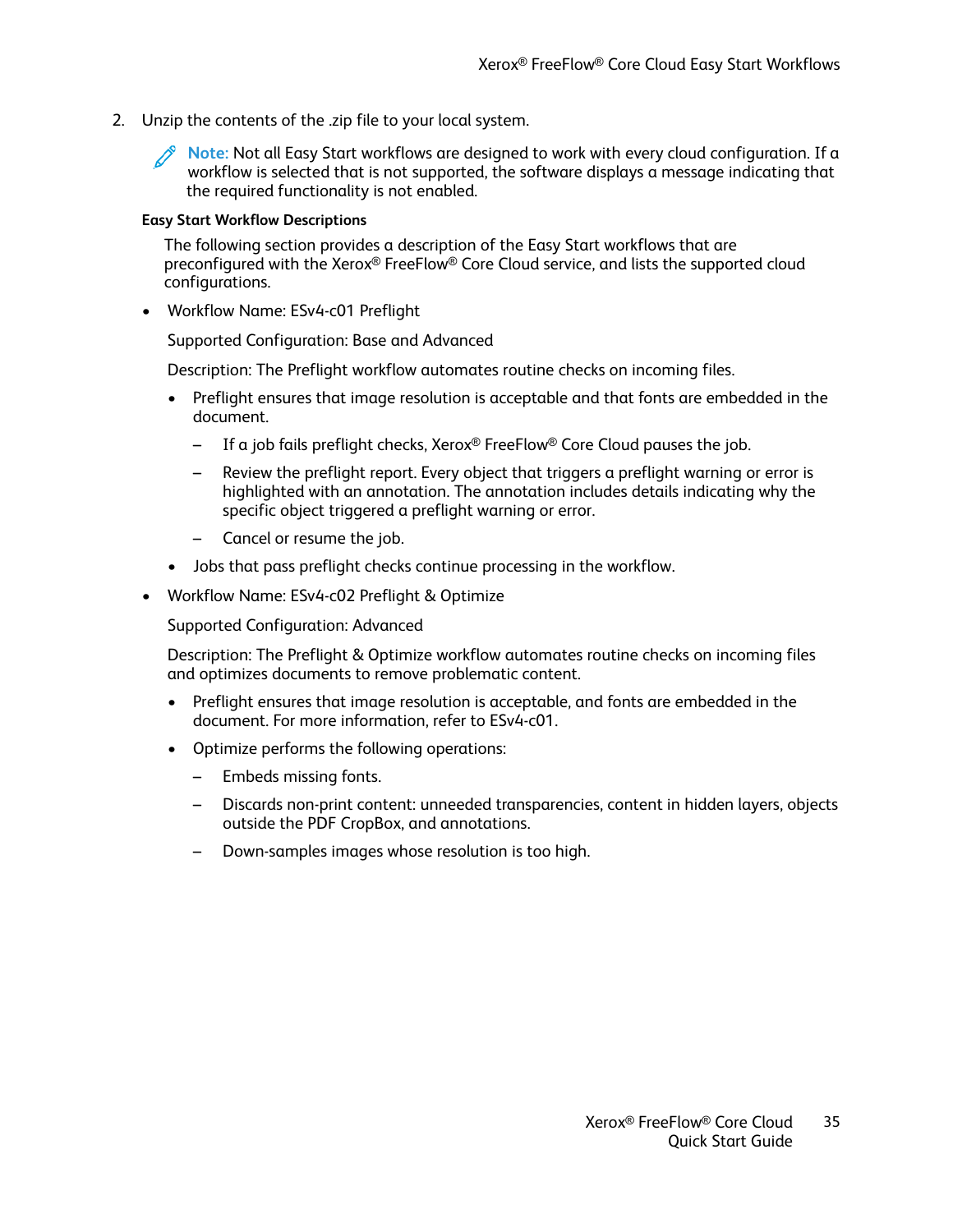- Discards actions.
- Workflow Name: ESv4-c03 Business Cards

Supported Configuration: Base and Advanced

Description: The Business Cards workflow demonstrates how the Xerox® FreeFlow® Core Cloud approaches prepress to make automation simpler to implement and sustain.

- Preflight ensures that image resolution is acceptable and that fonts are embedded in the document. For more information, refer to ESv4-c01.
	- Imposition uses the incoming PDF BleedBox to define the imposed trim size. To abut all document pages in the layout, enable clustering.
	- If the document does not have a bleed, the PDF BleedBox and TrimBox are the same size. The document is imposed without gutters.
	- If the document has a bleed, the PDF BleedBox is larger than the TrimBox. The document is imposed with a gutter that is based on the size difference between the BleedBox and TrimBox in the PDF.
	- Trim marks are placed around the PDF TrimBox.
	- Imposition uses Automatic orientation and Auto Rows and Columns. The imposed document orientation is selected automatically to maximize the number of rows and columns in the imposed document.
- To ensure that the requested number of business cards is printed, the print quantity is adjusted.
- Workflow Name: ESv4-c04 Ganged Business Cards

Supported Configuration: Advanced

Description: The Ganged Business Cards workflow demonstrates how the Xerox® FreeFlow® Core Cloud enables efficient production from prepress through finishing.

- Preflight ensures that image resolution is acceptable and that fonts are embedded in the document. For more information, refer to ESv4-c01.
- Insert Pages ensures that all business cards have two pages.
- Join combines all business cards into a single PDF.
- Ganged Business Card imposition is performed in two stages:
	- On the Primary Stage:
		- Each business card is placed on media that is 482.6 mm (19 in.). The number of rows is set automatically.
		- The resultant layout has as many business cards that fit on the 482.6 mm (19 in.) width.
		- The height of the document is based on the number of rows, plus gutter and margin distances.
		- Because the number of rows is Automatic, FreeFlow® Core defaults to a single row.
		- After the number of business cards in the layout is determined, the Ganged Business Card adjusts the print quantity.
- 36 Xerox® FreeFlow® Core Cloud Quick Start Guide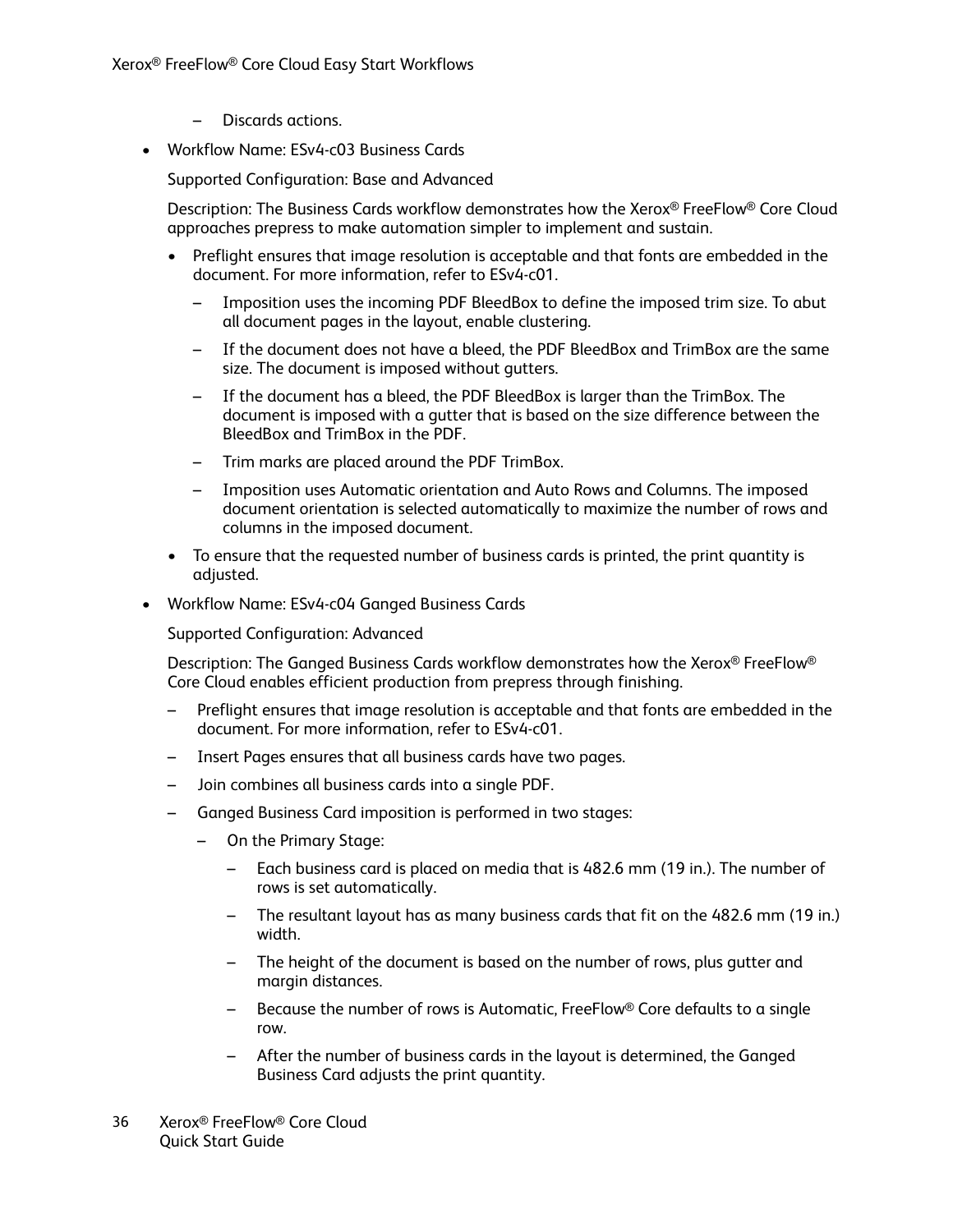- On the Secondary and final Stage:
	- With the Cut & Stack imposition set to One Press Sheet Per Stack, each business card is in a different place in the layout on a 330.2 x 482.6 mm (13 x 19 in.) sheet.
	- To enable finishing in a sheet-fed cutter creaser table, the resultant layout repeats the same business card horizontally, but has different cards vertically.
- Workflow Name: ESv4-c05 Cards

Supported Configuration: Base and Advanced

Description: The Cards workflow demonstrates how the Xerox® FreeFlow® Core Cloud approaches prepress to make automation simpler to implement and sustain.

- Preflight ensures that image resolution is acceptable and that fonts are embedded in the document. For more information, refer to ESv4-c01.
- Imposition uses the incoming PDF BleedBox to define the imposed trim size. With clustering enabled, all document pages are abutted in the layout.
	- Imposition uses the incoming PDF BleedBox to define the imposed trim size. To abut all document pages in the layout, enable clustering.
	- If the document does not have a bleed, PDF BleedBox and TrimBox are the same size. The document is imposed without gutters.
	- If the document has a bleed, the PDF BleedBox is larger than the TrimBox. The document is imposed with a gutter that is based on the size difference between the BleedBox and TrimBox in the PDF.
	- Trim marks are placed around the PDF TrimBox.
	- Imposition uses Automatic sheet size selection, Automatic orientation, and Auto Rows and Columns.
	- The imposed document size and orientation are selected automatically from the subset of sheet sizes specified in the imposition preset, to minimize media waste.
	- To ensure that the requested number of business cards is printed, the print quantity is adjusted.
- Workflow Name: ESv4-c06 Booklets

Supported Configuration: Base and Advanced

Description: The Booklets workflow demonstrates how the Xerox® FreeFlow® Core Cloud approaches prepress to make automation simpler to implement and sustain. Preflight ensures that image resolution is acceptable and that fonts are embedded in the document. For more information, refer to ESv4-c01.

- Booklet imposition is performed in two stages:
	- On the Primary Stage:
		- Booklet imposition is performed using the Automatic press sheet size, without selecting any of the available Size Options.
		- The dimensions of the resultant layout are based on the dimensions of the PDF box used for imposition, on the number of rows and columns, and on the gutter and margin distances.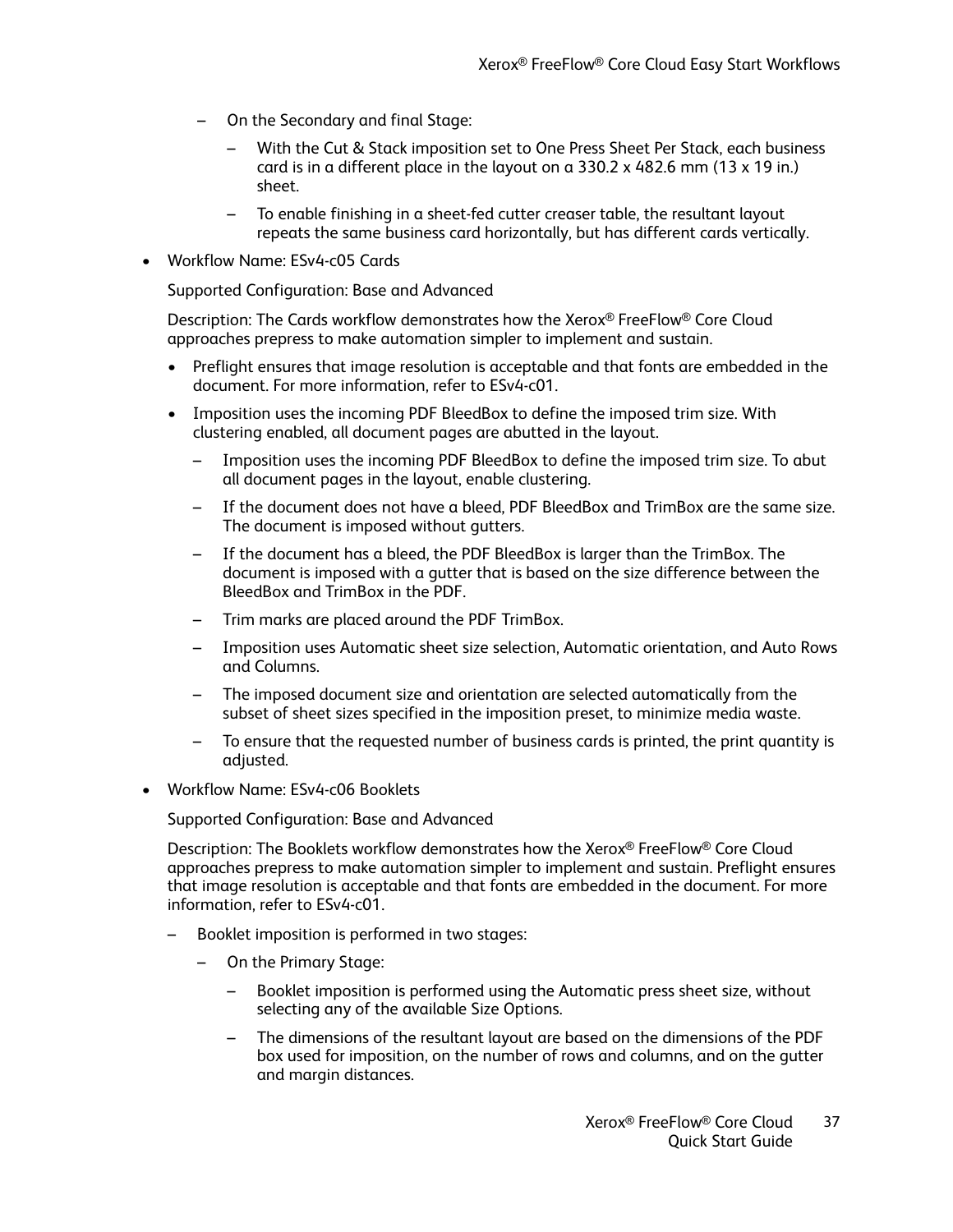- The margin distance is required to ensure that bleed is retained in the first imposition stage.
- On the Secondary and final Stage:
	- Repeated imposition is performed using the Automatic press sheet size with several Size Options selected.
	- The imposed layout from the first imposition stage is repeated as many times as possible on the optimal sheet size for the job.
- Workflow Name: ESv4-c07 Booklets and Calendars

#### Supported Configuration: Advanced

Description: The Booklets and Calendars workflow demonstrates how the Xerox® FreeFlow® Core Cloud approaches prepress to make automation simpler to implement and sustain.

- Preflight ensures that image resolution is acceptable and that fonts are embedded in the document. For more information, refer to ESv4-c01.
- Documents are routed based on orientation.
	- Landscape documents are routed to calendar imposition.
	- Portrait documents are routed to booklet imposition.
	- For documents routed to calendar imposition templates, the last page is rotated 180 degrees.
- Booklet imposition is performed in two stages:
	- On the Primary Stage:
		- Booklet imposition is performed using the Automatic press sheet size without selecting any of the available Size Options.
		- The dimensions of the resultant layout are based on the dimensions of the PDF box used for imposition, on the number of rows and columns, and on the gutter and margin distances.
		- To ensure that bleed is retained in the first imposition stage, margin distance is required.
	- On the Secondary and final Stage:
		- Repeated imposition is performed using the Automatic press sheet size with several Size Options selected.
		- The Imposed layout from the first imposition stage is repeated on the optimal sheet size for the job.